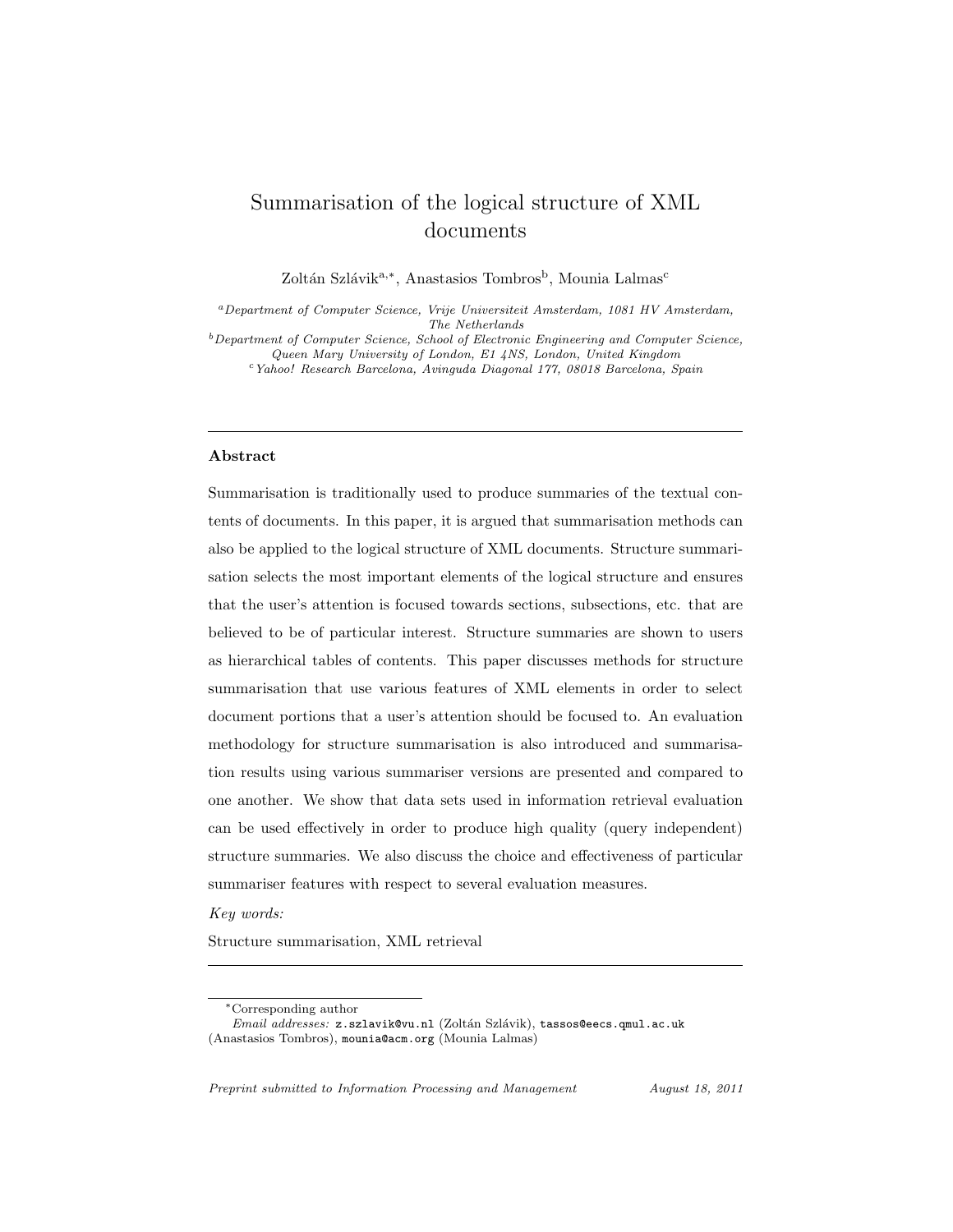## 1. Introduction

In information retrieval, and other related areas, summarisation is traditionally used to create short 'snippets' of retrieved documents, which are displayed in the ranked list of results. Based on these snippets, and other information such as document title, the user can then decide if the corresponding document might contain relevant information. A summary provides an overview of the textual contents of a document and thus, it facilitates the information finding process of the user (Tombros and Sanderson, 1998).

In structured document retrieval, it is not only documents that are returned in response to a query, but also, portions of documents (Lalmas and Baeza-Yates, 2009). The relevance of these portions can be determined by exploiting the logical structure of documents. Nowadays, structured document retrieval is mainly studied in the context of XML documents where the logical structure of documents is provided via the XML markup (Lalmas and Tombros, 2007). The logical units (e.g. sections, subsections, etc.) of documents, called elements, form a hierarchical structure in an XML document. This hierarchical structure of a document can be overwhelmingly rich, hence, users need to gain an overview of the logical structure in order to find the document portion(s) that might contain the specific information they are looking for. In other words, the structure also needs to be 'summarised' and a structure summary needs to be displayed. This paper is concerned with the generation of such structure summaries.

We view text summarisation (Nenkova and McKeown, 2011) and structure summarisation as highly related: while a snippet is a selection of sentences, phrases, etc. of the textual content of a document, a structure summary is a selection of elements that provides an overview of the logical structure of the document. In addition, selected elements can also provide context to one another when displayed to the user. Based on the similarity between text summarisation and structure summarisation, we create structure summaries using similar methods to those known in text summarisation. Structure summaries can then be displayed to users as tables of contents.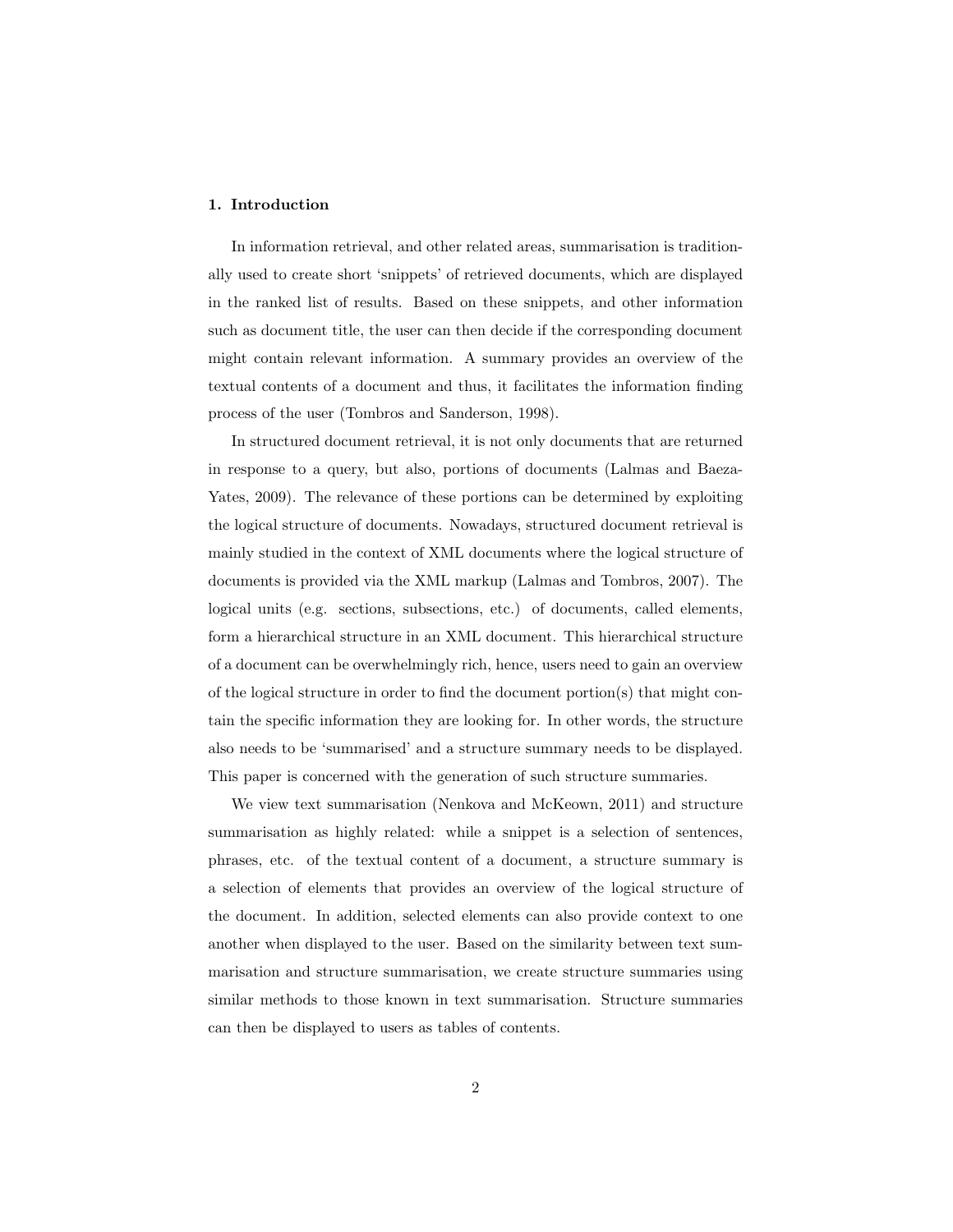Traditionally, one chooses the elements to be displayed in a table of contents (ToC) by simply selecting all the sections, subsections, etc. However, we have shown in previous work that some portions of documents might be more important to a user, and thus, these portions should be made more prominent in the table of contents (Szlávik et al., 2006a). For example, for some sections, we might need to include paragraphs in the corresponding ToC, while other sections (being unimportant or not relevant) might be completely omitted from it. The 'right' ToC should be determined automatically. The structure summarisation discussed in this paper is used to automatically determine which portions of documents are 'worthy' of inclusion in a ToC.

In this paper, we investigate structure summarisation as a means to create overviews of the logical structure of XML documents. We are interested to learn if and how structure summaries can be created automatically. At this stage, it should be noted that we are not focusing on finding a 'best' way to generate structure summaries, nor do we aim at studying the impact of structure summaries on users of retrieval systems, but our focus is on investigating how structure summaries can be created automatically.

After providing background of our work (Section 2), we describe two methods for creating structure summaries (Section 3); we investigate the summaries obtained using the second method in subsequent sections<sup>1</sup>. In Section 4, we present how our structure summariser is trained, and we continue with the description of the evaluation methodology followed in our work (Section 5). In Section 6, we discuss the effectiveness of various element features for structure summarisation, and we compare three methods for training our summariser. We close with the conclusions and future work (Section 7).

 $^{\rm 1}\!$  Note that this paper focuses on summarisation and XML element features that are queryindependent. This is to create general overviews of the logical structure of documents, and the investigated summarisation methods can later serve as bases for query-dependent structure summarisation.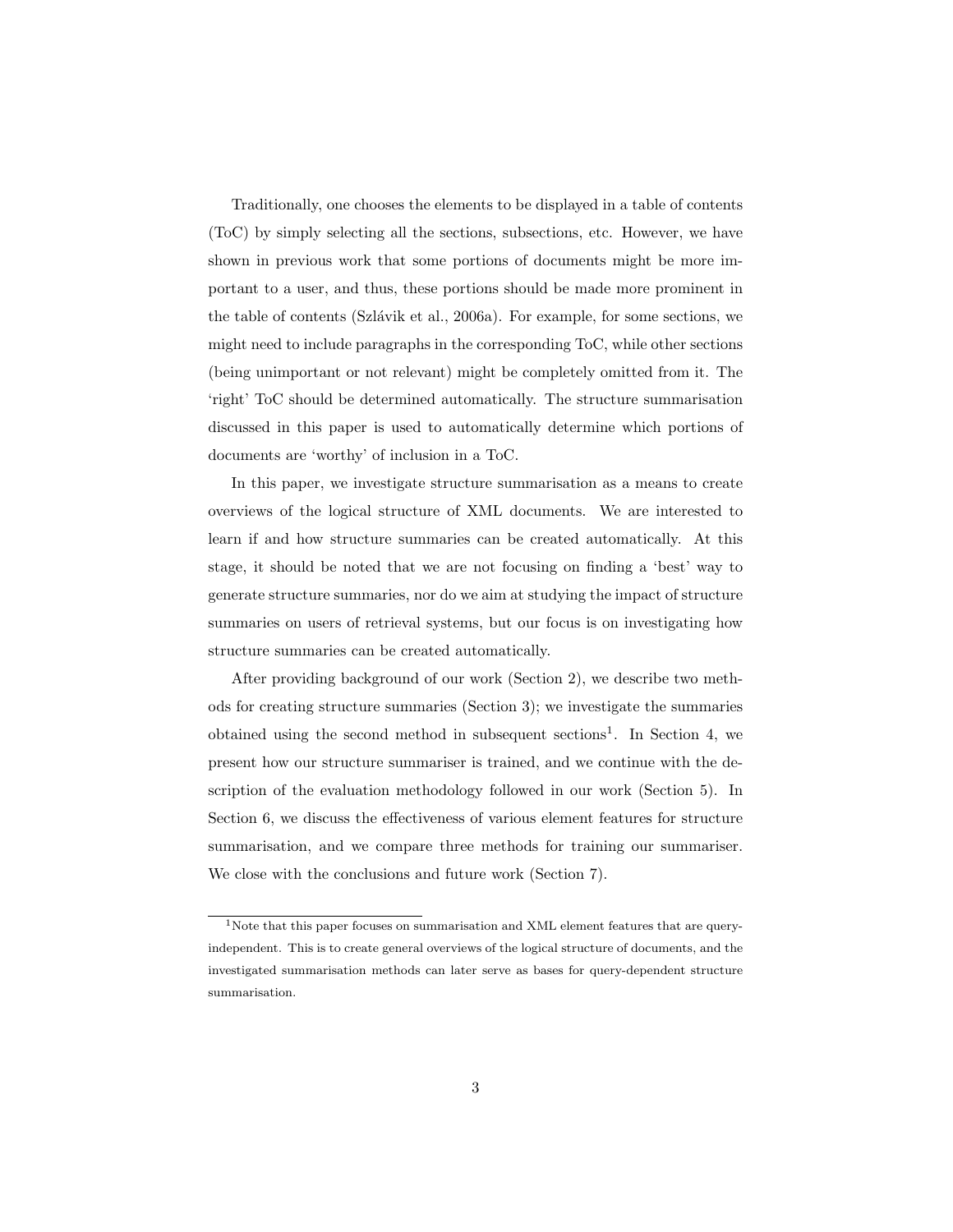## 2. Background

XML retrieval, which we consider equivalent to structured document retrieval from this point on in the paper, focuses on the logical structure of documents in a way that allows corresponding IR systems to return document portions, called elements. This way the searching process becomes more focused and information within documents becomes directly accessible: when a user searches for information, the system can display a single element's content. However, elements (i.e. sections, sub-sections, etc.) of a document are strongly related, often parts of each other and they provide context to the element that is retrieved as well as to one another. Also, the logical structure of the whole document is known, and this allows to display not only the content of a particular element but the logical structure of the document, sub-structure of the retrieved element, or sections of the document that are also relevant to the user's query. For example, if a section is relevant then the document it is in is also relevant to some extent (as it contains at least one relevant section). At least some of the subsections of a relevant section are also relevant as they make up the relevant content of the section. All the above elements are related, but their relevance 'levels' are different (Lalmas and Tombros, 2007), and the user should see elements in the context of one another to make an informed decision as to where to start reading a document, or where to go next if the first choice does not lead to the most relevant content. As research has showed, displaying the logical structure of the document, both when the whole document's content is found relevant or when only a relatively small element is returned, is something that XML retrieval system users appreciate (Kazai and Trotman, 2007). Thus, an overview of the logical structure needs to be provided in order to support users in their searching process, to provide context to retrieved elements.

Overviews of hierarchically structured information can be displayed in various ways. Several overview methods have been proposed over time, for example, TileBars (Hearst, 1995) visualise frequency and distribution of terms, and Partial Treemaps (Großjohann et al., 2002) present the relative relevance of ele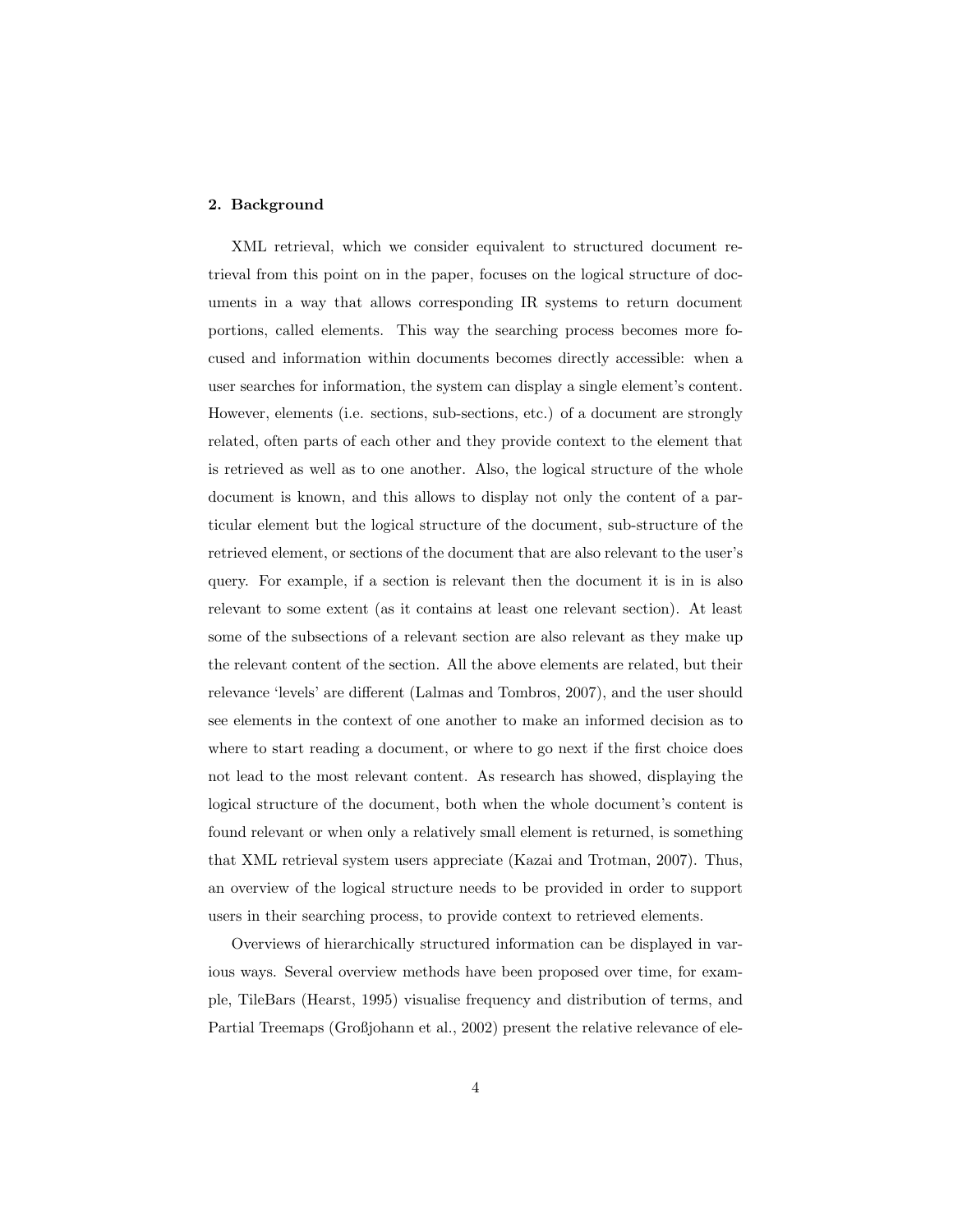ments within a document. Nevertheless, highly graphical overview presentation methods have not made lasting impact yet, mostly because time is needed for searchers to learn the metaphors, structure and navigation (Sebrechts et al., 1999). For hierarchical data, particularly if the hierarchy represents the logical structure of textual documents, an intuitive and natural way to gain an overview of the document is through a table of contents (ToC). ToC-like displays are often used when the set of data is a set of documents, for example, WebTOC automatically generates a hierarchical table of contents of a web site (Nation, 1998), and categories (topics) of documents are automatically determined and displayed in a hierarchical, table of contents like manner in the work by Lawrie (2003). Results of web clustering are also often presented in a way that resembles tables of contents (Carpineto et al., 2009).

A table of contents typically gives an overview of the logical structure of a book or article. When a ToC is not available directly for a document there is a need to create one automatically. Elements corresponding to sections and subsections that are 'ToC-worthy' need to be selected and their titles displayed in the ToC. For example, a ToC-worthy element cannot be too small, e.g. a paragraph containing only one short sentence is probably not ToC-worthy. Figure 1 shows various possible ToCs for a document and illustrates how important it is to select ToC-worthy elements that are meaningful and important to display a reference to. For instance, it is unlikely that a user wants to see the word '1879' in the ToC (leftmost column) if, after clicking on it, they find that the target element contains only this word as text. The section 'Honors' (rightmost column) might or might not be important to display in a ToC, but whether it needs to be shown may depend on several factors, such as how many honours are listed there, how detailed the listing is, how prestigious the honours are, etc. (note that relevance to a particular information need, or query, is not considered in this work).

When selecting elements that are ToC-worthy, a decision has to be made whether a reference to that element's contents should be included in the ToC. This makes ToC generation a binary classification task, i.e. an element should be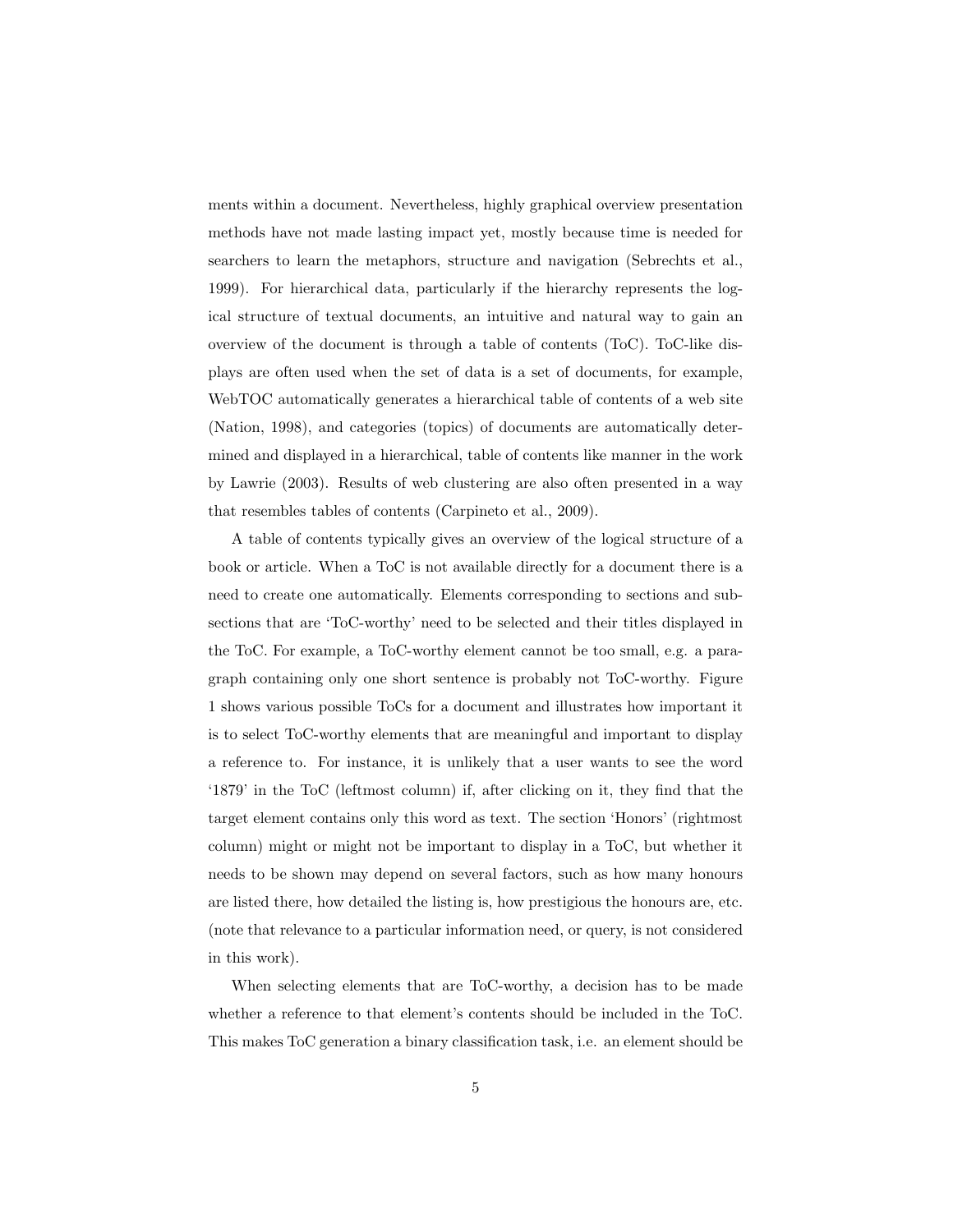

Figure 1: Several possible ToCs for a document about Albert Einstein.

classified either into the ToC-worthy class or the not-ToC-worthy class. Classification is also used similarly in traditional extractive type summarisation where units of a text, usually sentences, that are selected into the summary-worthy class form a summary of the textual contents of a document. As ToC generation works very similarly to the above mentioned summarisation it can also be regarded as a kind of summarisation, i.e. that of the structure of documents.

Before discussing structure summarisation in more detail, let us consider document text summarisation first. Summarisation of the text can be done manually, as it had been done until the middle of the last century, or automatically. Research into automatic text summarisation dates back to the 1950's (Luhn, 1958). Summaries that are extracts (i.e. not abstracts where the summary sentences are reconstructed grammatically) are usually created by assigning some scores to units that are to be extracted. Units are usually sentences or a series of adjacent words and expressions. They receive scores based on various unit features, such as length, location, number of query words, etc. The individual scores are then combined into a unit score and this score determines whether a unit is to be included in the document summary. A known and successful method for classifying sentences into summary-worthy and notsummary-worthy classes is presented in (Kupiec et al., 1995).

The structure of single documents can also be summarised, and this type of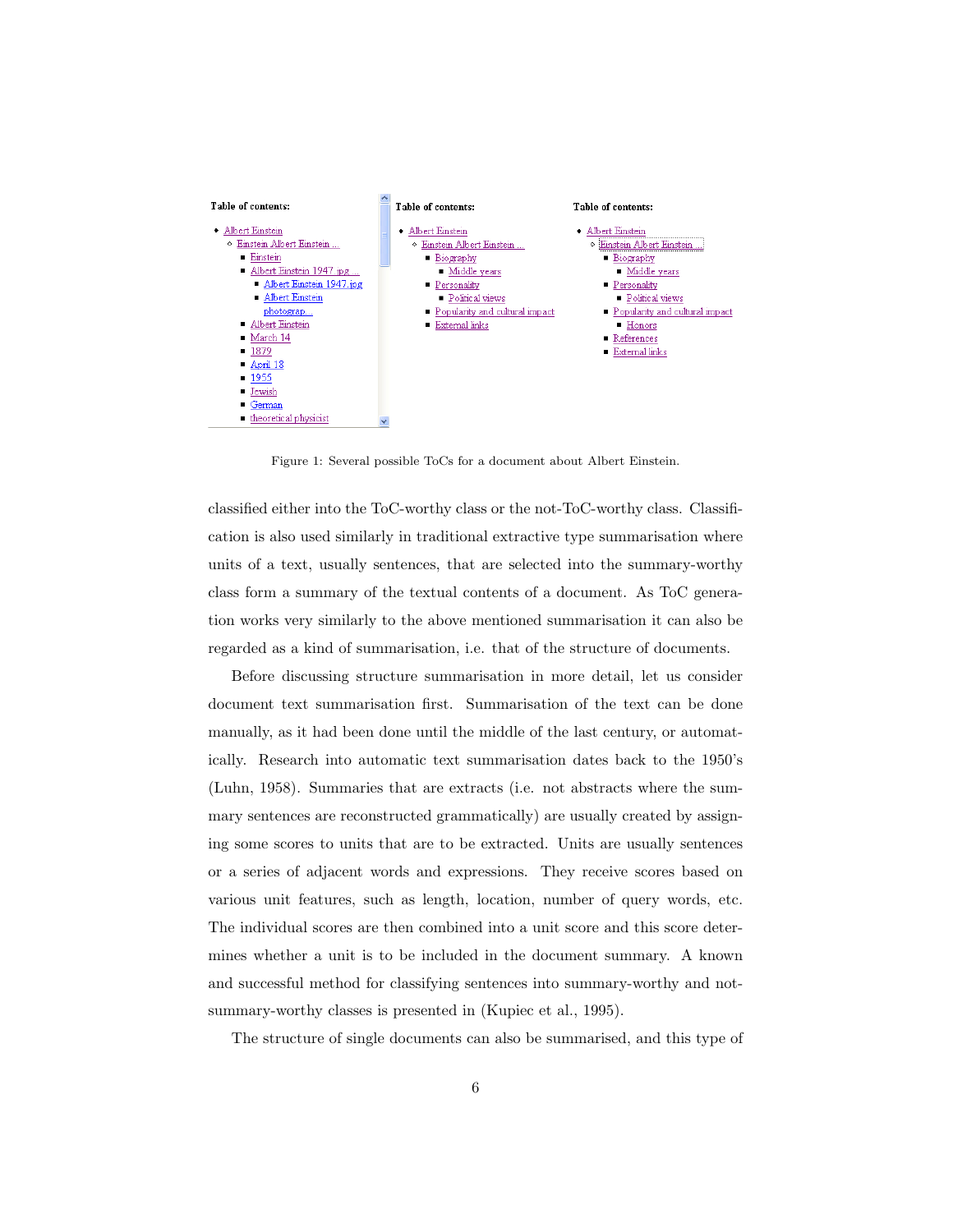summarisation is the focus of this paper. Summarising the document structure is often done manually resulting in static tables of contents. For example, someone determines that it is sections and subsections that should be in the ToC, and this rule is applied no matter how long a document is, how rich and deep logical structure it has, etc. As manual textual summarisation evolved into automatic summarisation in the middle of the last century, ToC creation should also be done automatically. The static nature of manually created ToCs, or – more precisely – the vague definition of what should be in a ToC (i.e. is it sections and sub-sections to be included or sections only, etc.) has been found to be unsatisfactory in user studies carried out as part of the INEX Interactive Track (Malik et al., 2007), in the context of XML retrieval (Szlávik et al., 2006a). We also found in our study that a ToC should reflect the user's query and that it is not enough to determine ToC-worthiness only based on type (e.g. section, paragraph) of an XML element but other features, such as content length and depth in the structure, need also be considered. In other words, we found that there is a need for automatically identifying ToC-worthy elements, and for dynamically generating tables of contents for single documents.

Using text extraction methods as a basis, we proposed a ToC generation method in (Szlávik et al., 2007), where ToC-worthiness is determined by a score that is a linear combination of feature scores of the element. Scores are given based on element length, depth in the structure, and relevance to the query, and if the score is above a certain threshold the element's title or label is displayed in the document's ToC. As determined through a user study reported in the same paper, the importance of the relevance feature is high when creating tables of contents, thus the ToC is expected to be query-based. However, other features are also important in ToC generation, and so, features such as element length or depth cannot be ignored. In the work above, the threshold of ToC-worthiness and the individual weights of features were determined by the users themselves, a method which provided information about the importance of various features, including relevance. The aim of our current work is to determine these weights automatically. We also believe that several other features can also play impor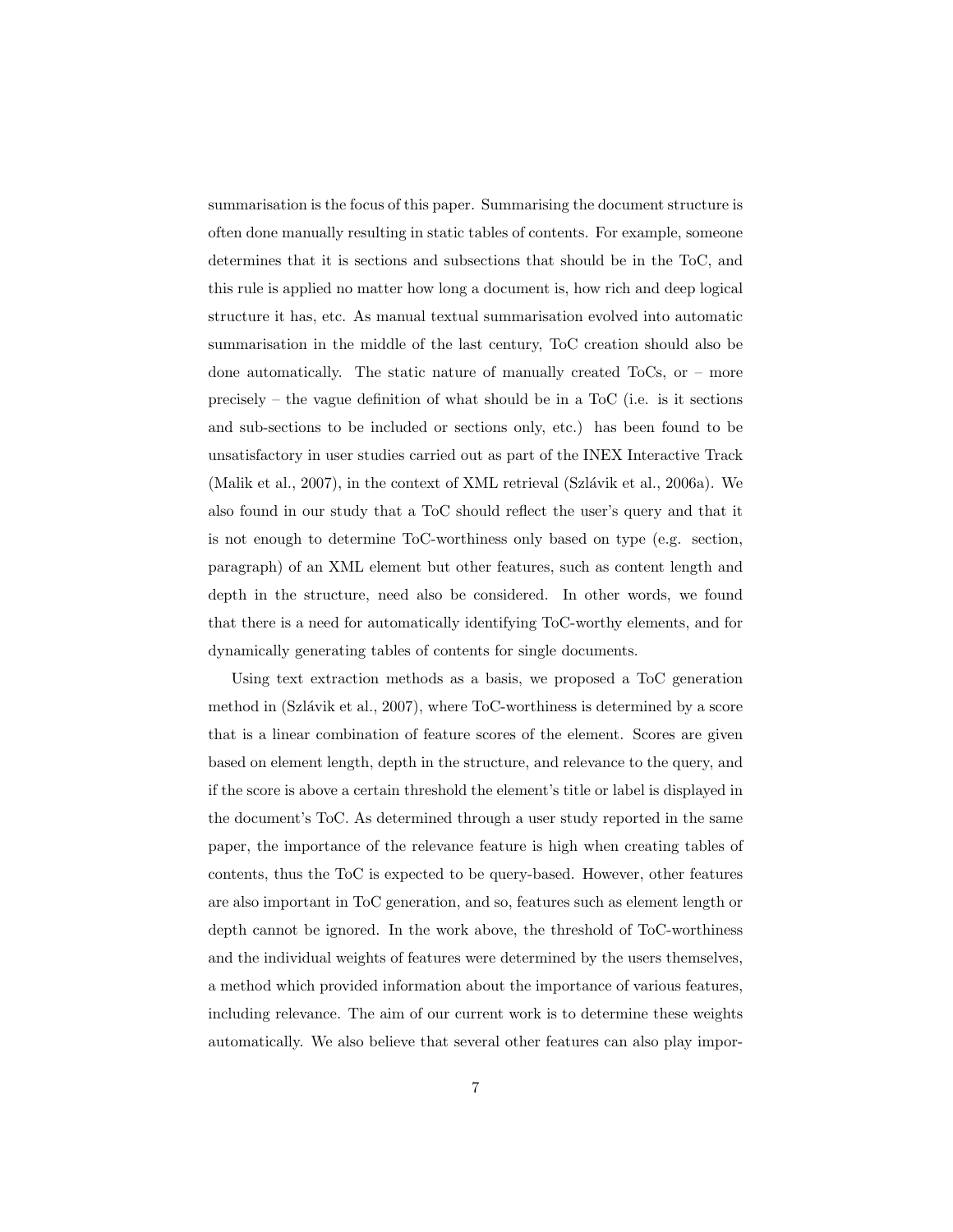tant roles in determining whether an element is ToC-worthy and so the quality of automatic ToCs could be improved.

The following sections discuss how ToCs can be generated automatically (Section 3.1), which features might play important roles in structure summarisation (Section 3.2), how a structure summariser can be trained (Section 4), and how the quality of summaries can be measured using objective methods (Section 5). The quality of structure summaries will be measured against manually created ToC-worthy element sets.

#### 3. Structure summarisation

In this section, we describe a basic structure summarisation method, and we propose a probabilistic structure summarisation method (Section 3.1). We used the former in (Szlávik et al., 2007) to explore what elements should be displayed in the tables of contents, i.e. what are the properties of ToC-worthy elements. Based on the outcomes of this earlier approach, in this paper we propose a method that is the adaptation of the method by Kupiec et al. (1995), a successful probabilistic text summarisation method. We also introduce the set of features used in the probabilistic structure summariser (Section 3.2).

#### 3.1. Structure summarisation methods

We view structure summarisation to be closely related to extractive type text summarisation (Gupta and Lehal, 2010). Following this view, we assume that methods used in text summarisation can also be used to select XML elements that are later included in the tables of contents.

In  $(Szlávik et al., 2007)$ , we presented a method based on early text summarisation methods, where the scores of individual features of an element are combined linearly (Equation 1).

$$
S(e) = \sum_{f \in F} W(f) \cdot S_f(e) \tag{1}
$$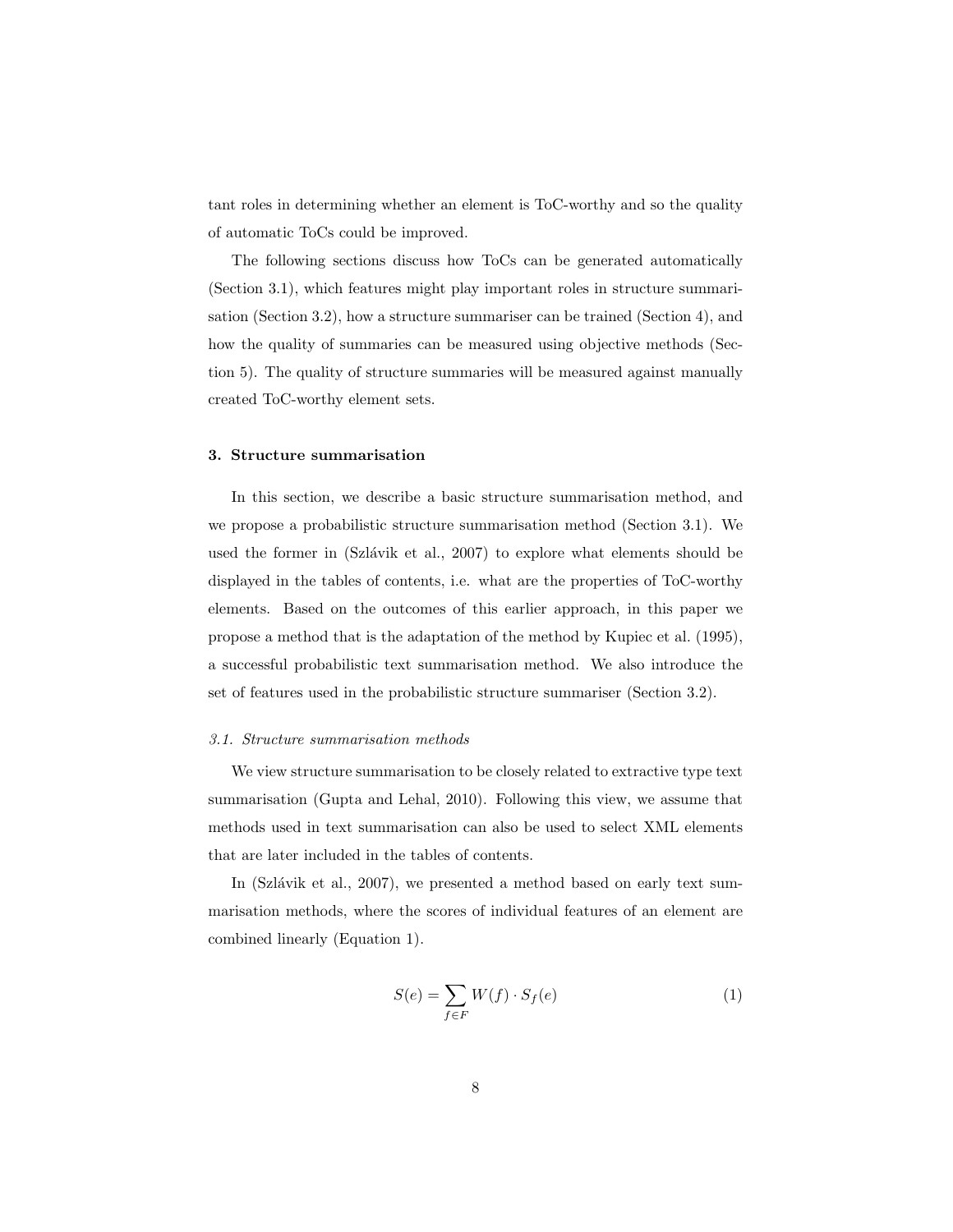where  $S(e)$  denotes the overall score of element e, F is the set of features,  $W(f)$ is the weight of feature f and  $S_f(e)$  denotes the score that is given to element e based on feature f.

For the above method to work, one needs users to determine the weights, and also users are those who should determine a threshold value that is used to generate a score cut-off value. Elements with scores above this value are considered ToC-worthy while others are excluded from the ToC of the document. The above approach also requires an assumption, that is, if a subsection is found ToC-worthy then its parent section has to be ToC-worthy, too, no matter what its score is. Asking users to manually set weights is not an ideal solution, and the parent-child ToC-worthiness assumption might also not be entirely valid. One of the main aims of the work presented in this paper is to overcome these shortcomings.

The method proposed in this paper uses probabilistic element classification to extract the best elements that are worth including in a structure summary (ToC). Our method is based on the fundamental text summarisation method introduced by Kupiec et al. (1995) which uses a probabilistic framework to extract summary-worthy sentences in order to create text summaries of documents.

Our probabilistic structure summarisation method uses (Na¨ıve) Bayesian classification as follows. For each XML element e, the probability that it is included in a structural summary T given k features  $f_j$   $(j = 1..k)$  is computed. This can be expressed using Bayes' rule as shown in Equation 2:

$$
P(e \in T | f_1, f_2, ..., f_k) = \frac{P(f_1, f_2, ..., f_k | e \in T) \cdot P(e \in T)}{P(f_1, f_2, ..., f_k)}
$$
(2)

where  $P(e \in T)$  denotes the probability that element e is ToC-worthy,  $P(f_1, f_2, \ldots, f_k | e \in T)$  is the probability of the k features being observed given that element e is ToC-worthy, and  $P(f_1, f_2, ..., f_k)$  is the probability of the k used features.

The Naïve Bayes assumption is then used, which assumes that the features are statistically independent with respect to ToC-worthiness (Equation 3). Note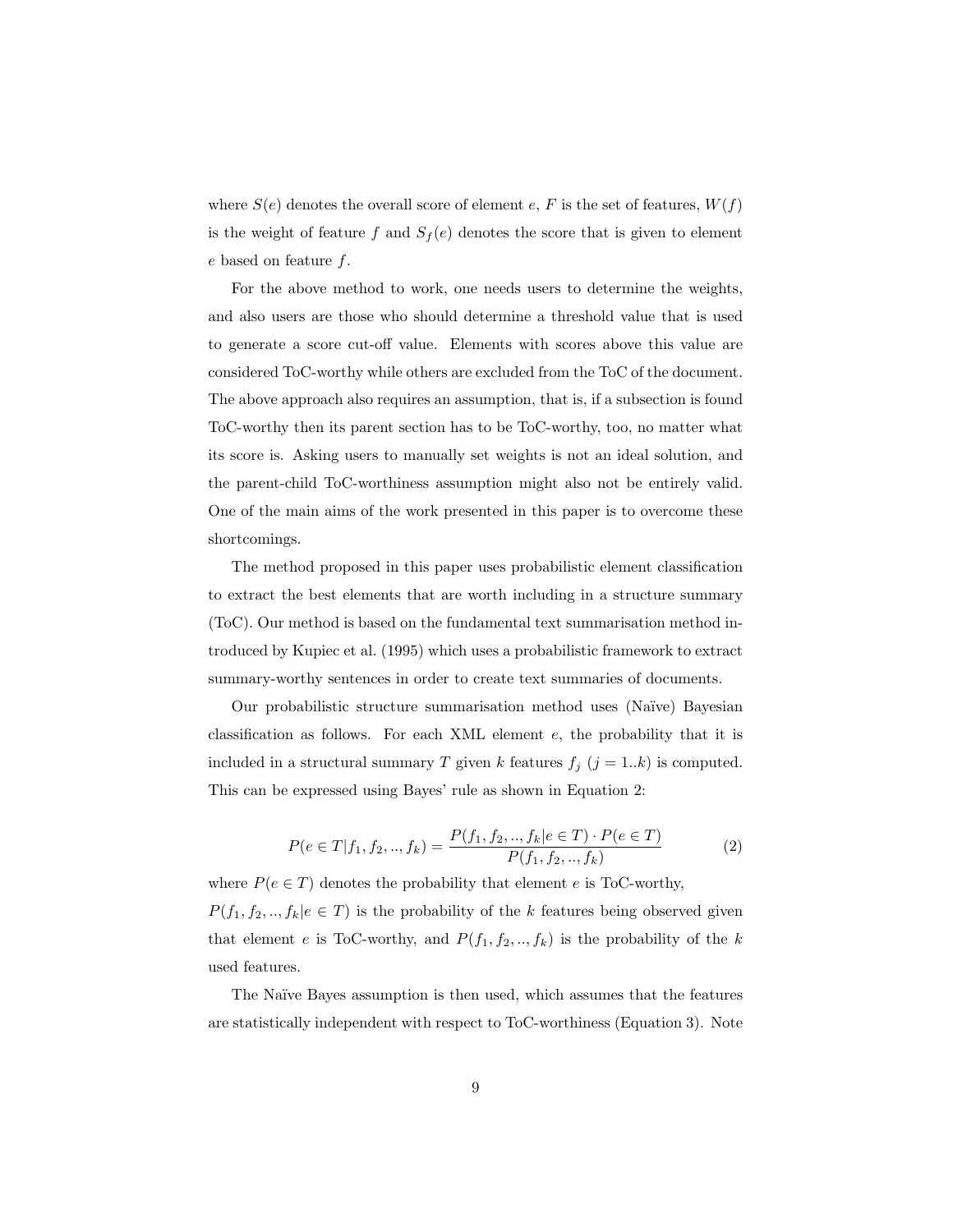that although this assumption is clearly not accurate in many applications, including structure summarisation, the classification method works well, often outperforming more sophisticated classifiers on many datasets (Witten et al., 2011).

$$
P(e \in T | f_1, f_2, ..., f_k) = \frac{\prod_{j=1}^k P(f_j | e \in T) \cdot P(e \in T)}{\prod_{j=1}^k P(f_j)}
$$
(3)

 $P(e \in T)$  has the same value for each element.  $P(e \in T)$ , as well as  $P(f_j | e \in T)$  $T$ ), which is the probability of the *j*th feature being observed given that element e is ToC-worthy, can be estimated directly from a training set.  $P(f_j)$ ,  $i = 1..k$ does not need to be estimated because of the classification method used (see below in Equation 4). The probability estimation can be done by counting feature occurrences. The Bayesian classification function assigns a score for each element e which can be used to select elements for inclusion in a structural summary as described below.

The element selection (classification) function is shown in Equation 4. With the help of this function we can calculate whether the element is more likely to be ToC-worthy (ToC-worthy is one of the classes) or not-ToC-worthy (the other class of the classification). If the value obtained using Equation 4 (i.e. the element's score, the probabilistic log-odds of ToC-worthiness) is higher than zero, the element is more likely to be ToC-worthy than not-ToC-worthy, thus element e is included in the table of contents.

$$
log \frac{P(e \in T | f_1 = b_1, f_2 = b_2, ..., f_k = b_k)}{P(e \notin T | f_1 = b_1, f_2 = b_2, ..., f_k = b_k)} = log \frac{\prod_{j=1}^k P(f_j = b_j | e \in T) \cdot P(e \in T)}{\prod_{j=1}^k P(f_j = b_j | e \notin T) \cdot P(e \notin T)}
$$
\n(4)

where  $P(e \notin T)$  denotes the probability that element e is not-ToC-worthy, and  $b_j$  is the value ('bucket' or 'bin') of feature f observed for element e. The use of logarithm makes it possible to express Equation 4 using sums (see Equation 5), which prevents representational issues potentially arising from multiplying very low fractions.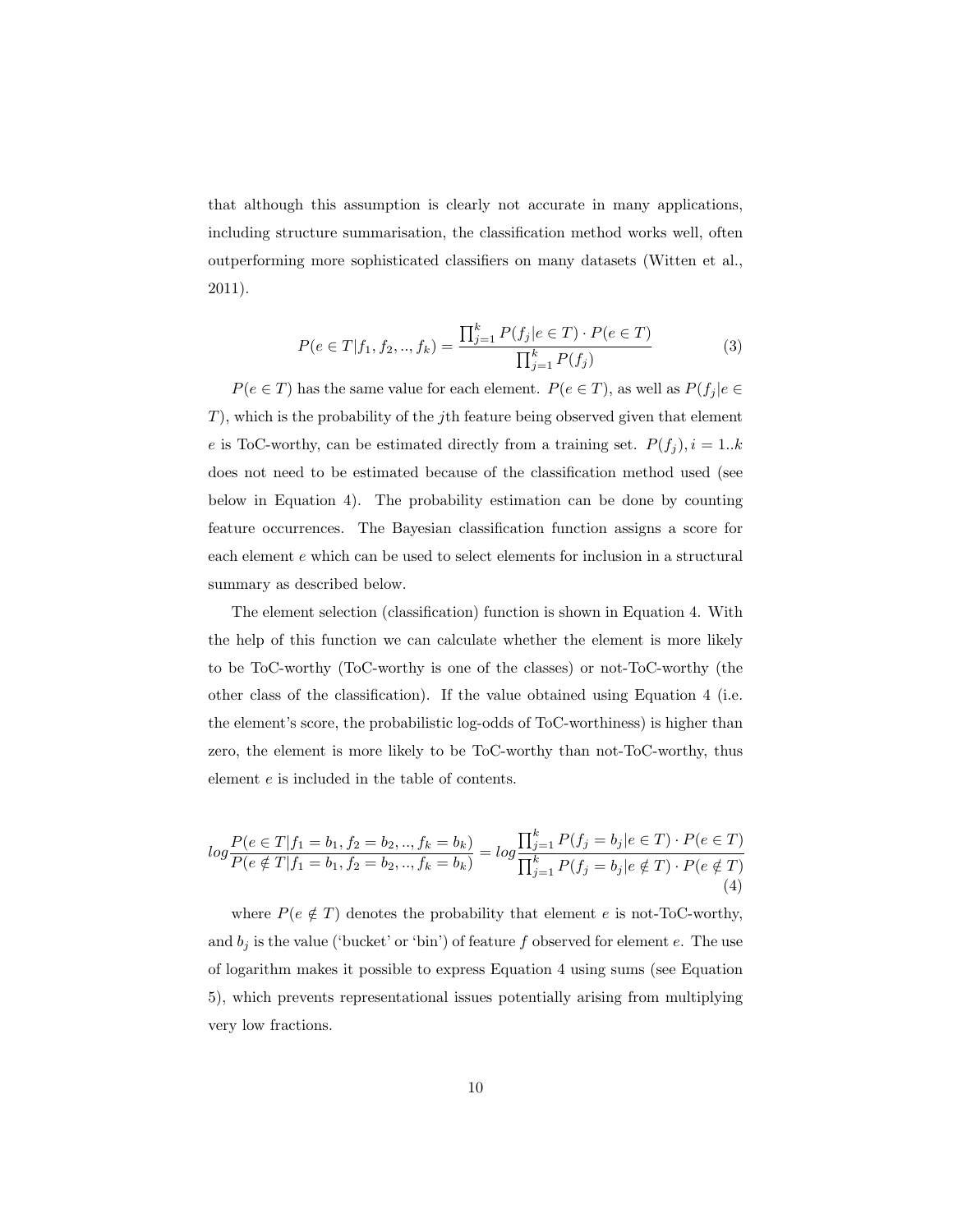$$
\sum_{j=1}^{k} (log(P(f_j = b_j | e \in T)) - log(P(f_j = b_j | e \notin T))) + log(P(e \in T)) - log(P(e \notin T))
$$
\n(5)

The above method allows that a user, to whom a ToC will be displayed, does not need to set weights and threshold values manually. Further advantages of this method are that, in addition to often being a machine learning algorithm to try first, it does not require a number of classifier parameters to be set/tuned (unlike other classification methods, such as decision trees, support vector machines, etc.), and the model it produces is easy to interpret (unlike a multi-layer neural network, for example). Nonetheless, other methods could be used, which we leave to future work.

To build models, the method requires a set of features and a set of training data. The following subsection describes the feature set considered in our work.

### 3.2. Features

In this section we present the set of features that is used in our work, together with the justification for their choice, as well as the chosen bins for each feature. We do not look at query-based features because we are focusing on generating tables of contents that are generally useful. Query-based features (such as relevance  $(Szlávik et al., 2007)$ ) can be added to the list and their effect investigated in the future. The list of chosen features is the following:

- 1. Depth of element in the logical structure. We have found depth to be useful in previous work (Szlávik et al., 2007), and also, users indicated that the depth of an element in the logical structure was an important feature  $(Szlávik et al., 2006b)$ . Ten discrete values of depth  $('bins')$  are chosen, i.e. depth level 1, level 2, ..., level 10 can be considered. Previous analysis shows that from depth level 8 there are hardly any relevant or ToC-worthy elements (Hammer-Aebi et al., 2006).
- 2. Length of the content of element. Also found useful in previous work  $(Szlávik et al., 2007)$ . In addition, it is an important feature in XML infor-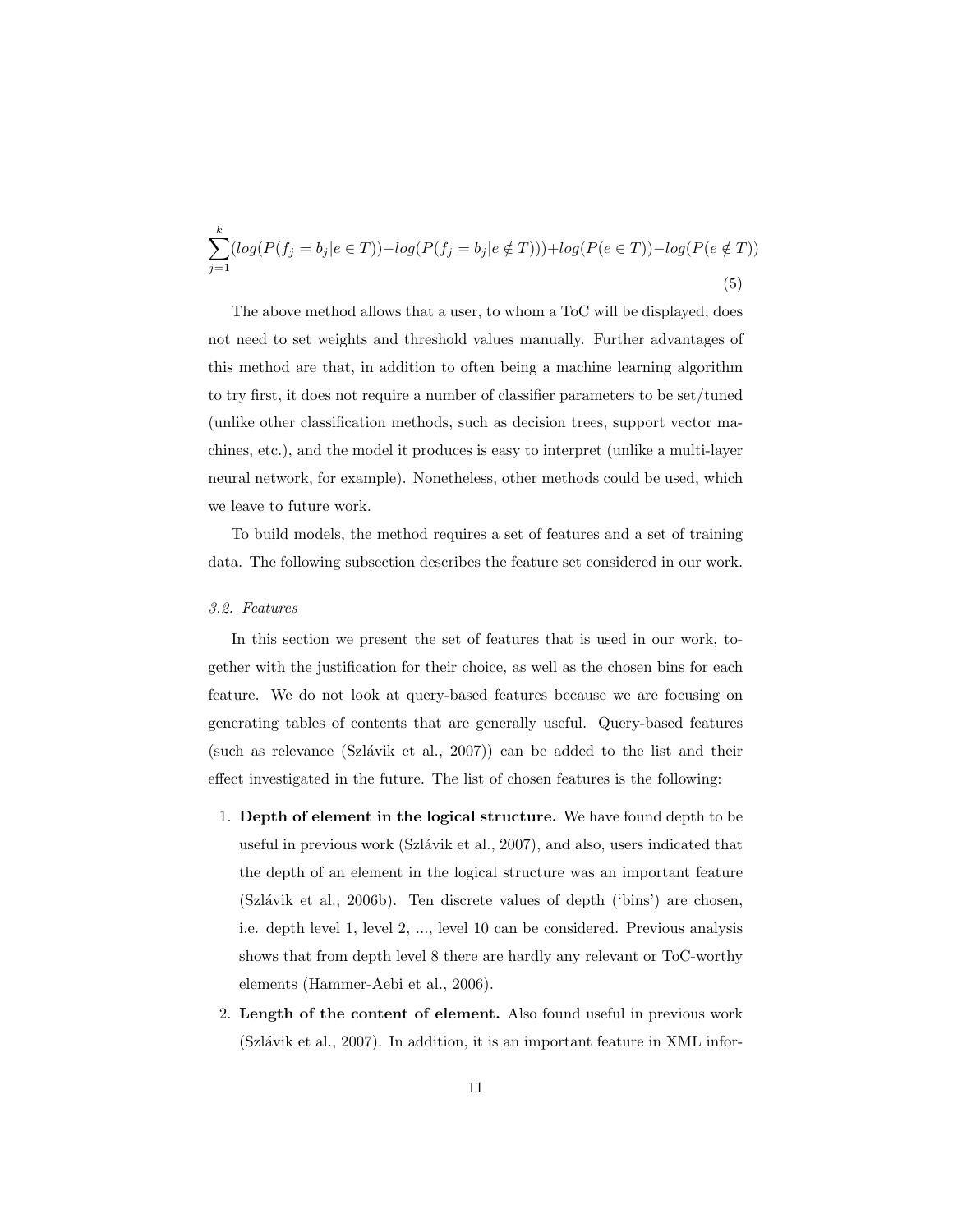mation retrieval, where element length is used for normalisation (Kamps et al., 2004) and for filtering out elements that are too small to retrieve (Malik et al., 2005). The length categories used are determined by the lengths of elements in terms of characters: 1-10, 11-100, 101-1000, 1001-10000 and 10000+ bins are used.

- 3. Type of element. In an initial feature analysis  $(Szlávik, 2008, Ch. 6)$ , it was found that four types of elements, namely p (paragraph), section, article and body tend to occur most frequently in high quality retrieval results. Note that this is a result that we believe would generalise with the type of XML documents typically investigated in content-oriented XML retrieval. As we view element retrieval and structure summarisation as related, elements of the above four types are likely to be helpful in deciding whether a particular element is ToC-worthy. The bins for element type are top and non-top where top is true if the current element's type is one of the above mentioned four types.
- 4. Sequence number of the element. For example, an element specified by the XPath expression //section[3] the number three is recorded, where section [3] identifies the third section of a number of sections having the same parent element. Similarly to the location method in text summarisation according to which for certain types of documents the first few sentences are more important than others (Paice, 1990), sequence number can also be useful in structure summarisation. The bins for the sequence number feature are the following: *seqnum1* (meaning that the current element's XPath is in the form  $//*[1]$ , seqnum2-3  $//*[2]$  or  $//*[3]$ , seqnum4-5 (//\*[4] or //\*[5]), seqnum6+ (//\*[6] or above). The bins are heuristically chosen based on preliminary analysis of the distribution of sequential numbers in the used data sets.
- 5. Title. The explicit presence of an element's title (e.g. a section title) is also considered as a feature. If an element has a title, the element might have different ToC-worthiness than otherwise. If an element has a title the hastitle bin's value is one (true), i.e. hastitle is a binary feature.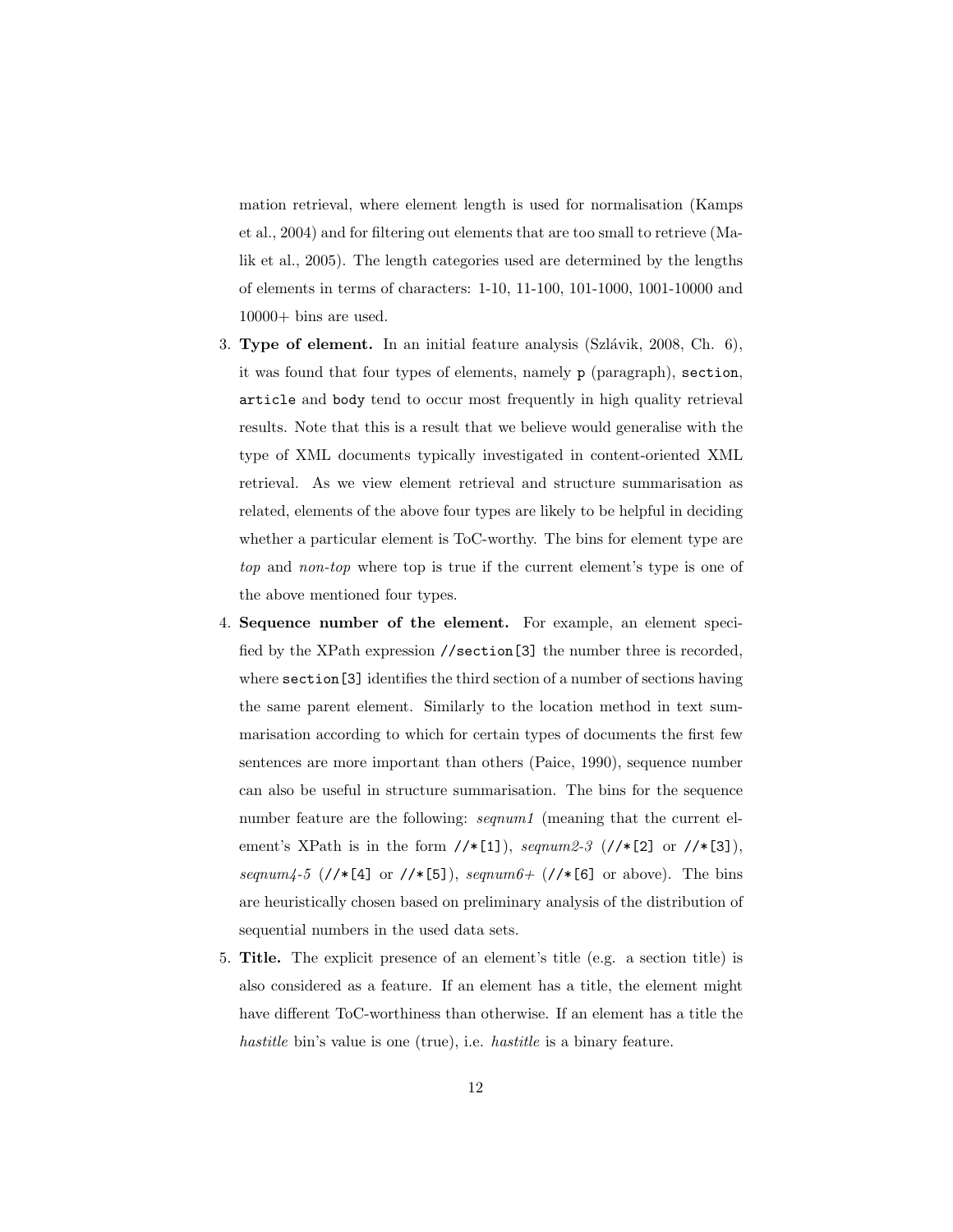| <b>Attributes</b> | Depth    | Length   | Type     | SequenceNr | Title    | Children | <b>GChildren</b> | <b>Siblings</b> |
|-------------------|----------|----------|----------|------------|----------|----------|------------------|-----------------|
| Depth             |          | $-0.127$ | 0.377    | $-0.111$   | $-0.147$ | $-0.048$ | $-0.136$         | $-0.299$        |
| Length            | $-0.127$ |          | $-0.290$ | 0.037      | $-0.066$ | 0.070    | $-0.015$         | 0.117           |
| Type              | 0.377    | $-0.290$ |          | 0.036      | 0.085    | $-0.000$ | $-0.172$         | $-0.082$        |
| SequenceNr        | $-0.111$ | 0.037    | 0.036    |            | $-0.184$ | $-0.101$ | $-0.091$         | 0.502           |
| Title             | $-0.147$ | $-0.066$ | 0.085    | $-0.184$   |          | 0.065    | 0.005            | $-0.067$        |
| Children          | $-0.048$ | 0.070    | $-0.000$ | $-0.101$   | 0.065    |          | 0.204            | $-0.037$        |
| GChildren         | $-0.136$ | $-0.015$ | $-0.172$ | $-0.091$   | 0.005    | 0.204    |                  | $-0.077$        |
| Siblings          | $-0.299$ | 0.117    | $-0.082$ | 0.502      | $-0.067$ | $-0.037$ | $-0.077$         |                 |

Figure 2: Correlations between individual features.

- 6. Number of child elements. The number of descendants might also carry information about an element's ToC-worthiness. The following bins are assigned to this feature: *children0* (no descendants), *children1*-5 (one to five child elements), *children6-10* and *children11+* (at least 11 direct descendants).
- 7. Number of grandchild elements. The same description and bin numbering applies to grandchild elements as to child elements.
- 8. Number of sibling elements. Defined as the number of child elements of the current element's parent, this feature might also contribute to distinguishing ToC-worthy elements from others. Bucket numbering is the same as for the previous two features.

The items of the above list were chosen heuristically, based on personal experience with the used document collection (described in Section 4.1) and with users of IR and summarisation experiments (Malik et al.,  $2006$ ; Szlávik et al., 2007). Also, an attempt was made to capture as different aspects of ToC-worthiness as possible. The correlation matrix of our attributes (Figure 2) shows that, indeed, there tends to be low correlation between attributes, which indicates that using the Naïve Bayes method to build structure summaries was appropriate.

There are several other types of features that could be investigated (such as query-based features, link information within an element's content, etc.) which we leave to future work. In the next sections, we describe how to estimate the various probabilities described previously in this paper, and then we describe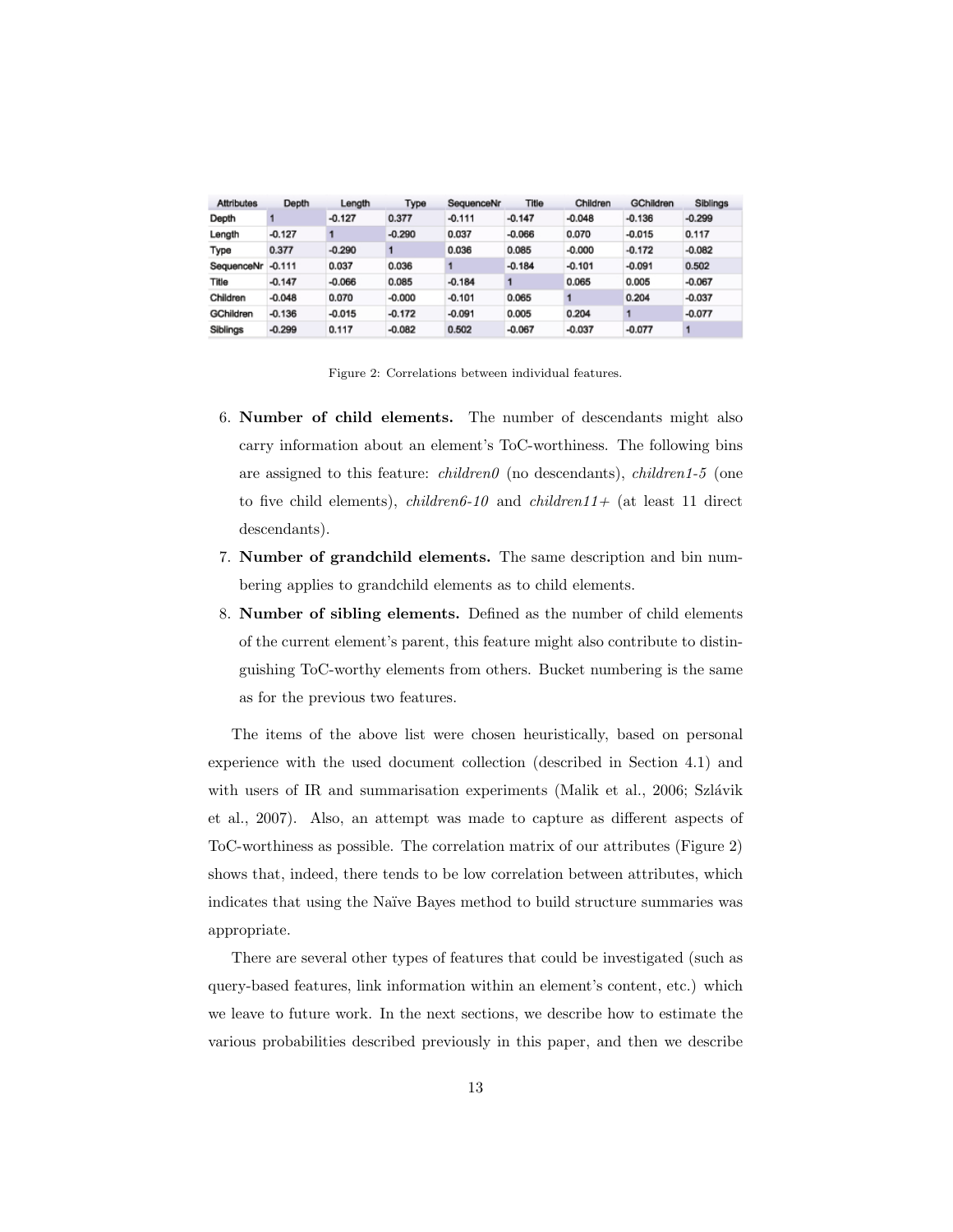the evaluation methodology followed in our work.

## 4. Training the structure summariser

In this section we introduce the document collection used, and discuss how our structure summariser can be trained.

#### 4.1. Document collection

There are several XML document collections that can be considered for the ToC generation task. The most frequently used collections in structured document retrieval experiments are the IEEE, Wikipedia and Lonely Planet collections. These can also be used when investigating ToC generation. The logical structure of these collections are relatively similar to one another. For example, when investigating the usefulness of three element features in structure summarisation we found that users generated ToCs that were not significantly different when using the IEEE or Wikipedia collections (Szlávik et al., 2007). The Wikipedia collection (Denoyer and Gallinari, 2006), that is used in the work presented in this paper, is an XML version of the Wikipedia<sup>2</sup> articles. The collection was chosen because it has been used more recently in XML retrieval research (in the context of INEX (Fuhr et al., 2008)), and also, because the documents are accompanied by retrieval result sets (runs) and relevance assessments, which are used in the evaluation of our structure summaries (see next section). The document collection consists of the full-texts, marked-up in XML, of 659,388 articles of the Wikipedia project, and totalling more than 60  $GB$  (4.6GB without images) and 30 million in number of elements<sup>3</sup>. In the next section, we describe the training data sets in relation to the documents of the above collection.

<sup>2</sup>http://wikipedia.org

<sup>3</sup>More recent versions of the collection have also been used in INEX (Geva et al., 2011), though our work had been carried out before these became available.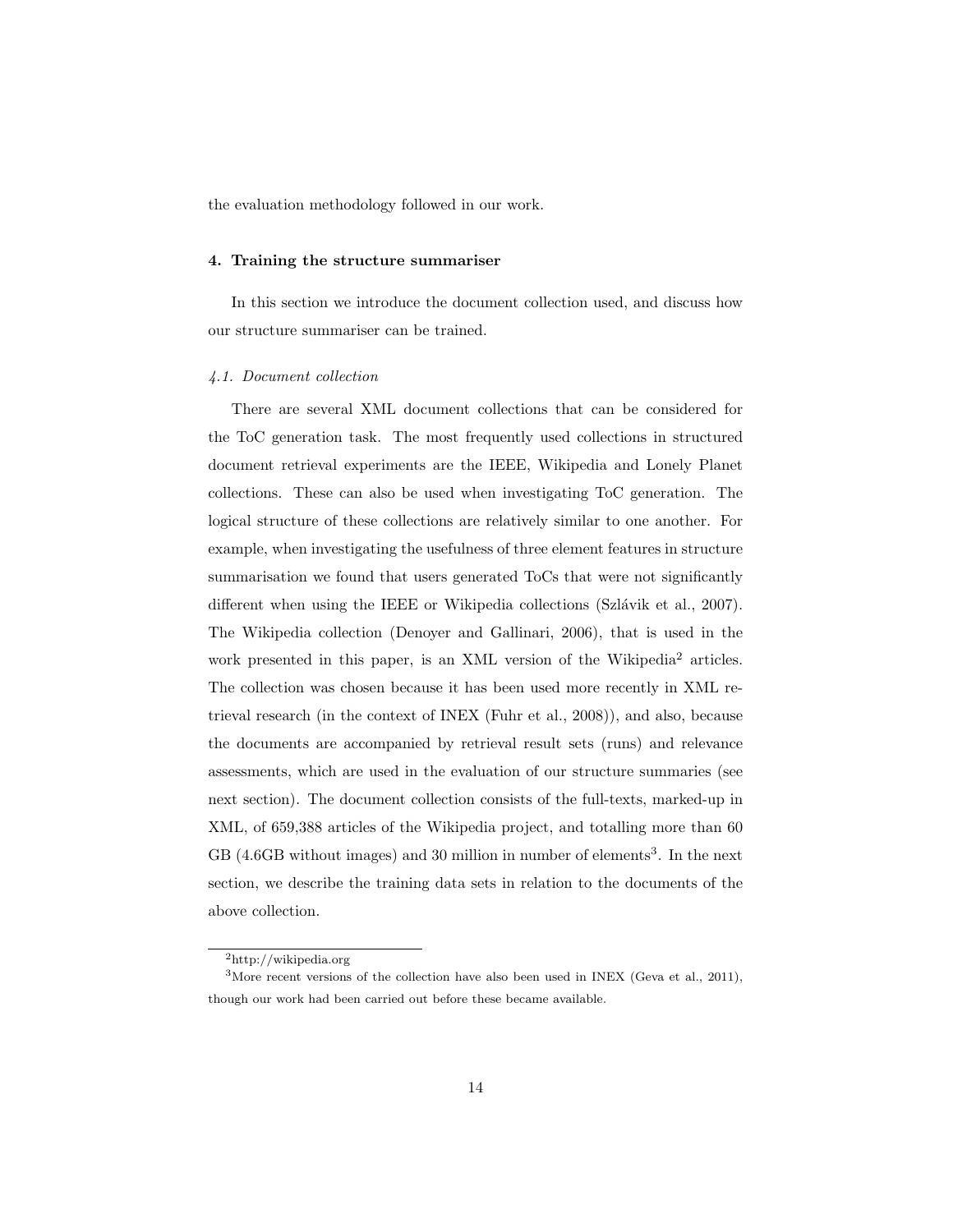## 4.2. Training data

According to the summarisation method proposed in this paper, after the set of features is selected, their weights need to be determined. The weights can be expressed in terms of probabilities, as described in Section 3.1. These weights are determined in an automatic manner through training. Sections 4.2.1, 4.2.2 and 4.2.3 describe three sets of training data that are used to train the structure summariser.

#### 4.2.1. Manually created ToCs

Ideally, a training set for structure summarisation would consist of a series of structure summaries. For the Wikipedia collection, however, such tables of contents were not available, or when they were they consisted of elements selected by their type or depth only (We will use such ToCs as baselines for our experiments). To be able to investigate the effectiveness of several features and feature combinations, a set of example ToCs needs to be created. Therefore, we recruited 25 users with various levels of computer science experience. Their task was to select ToC-worthy elements for up to 20 documents. These elements were used as positive examples of ToC-worthiness, while other elements from the same document were considered as negative examples. Documents were randomly selected from the collection and assigned to each user. The interface shown in Figure 3 was used. Through this experiment, we acquired ToC-worthy element sets for 322 documents. The number comes from that fact that users were allowed to quit the experiment at any time for any reason. For further details of this experiment, including an analysis of agreement levels between users, see (Szlávik, 2008, Ch.  $6$ ).

We would like to emphasise that user involvement here is different from that described in  $(Szlávik et al., 2007)$ : here we use users only to create a data set for training and evaluation, and we do not ask every individual who uses the summariser to set some weights manually. Once the data set is used for training a particular summariser, no further user involvement is needed, unless one incorporates query-based or user-activity (e.g. click) based features into the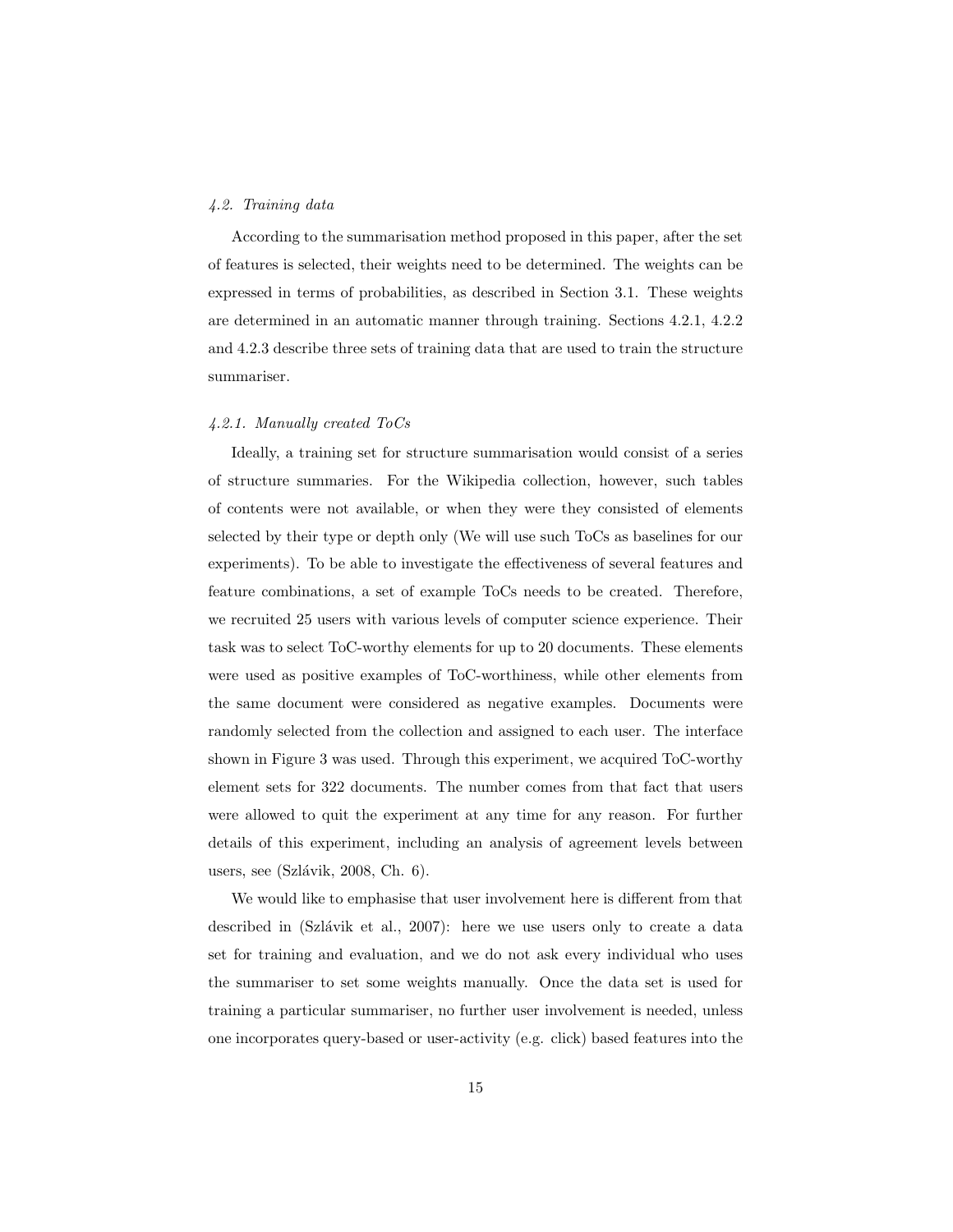

Figure 3: The manual ToC building interface.

summariser, which are beyond the scope of this paper.

Creating a training data set manually is an expensive and time consuming task. Also, the number of 322 ToCs (that would need to be used both for training is testing) is relatively low. We therefore look at alternative data sets with more documents to train the summariser. We discuss these in Sections 4.2.2 and 4.2.3. In our work, the manually created ToCs are also used to evaluate the "quality" of these alternative sets. The sizes of training data sets are shown in Table 1.

| manual ToC training   run training   assessment training |      |      |
|----------------------------------------------------------|------|------|
| 322                                                      | 7438 | 5460 |

Table 1: The size (number of documents) of each training data set.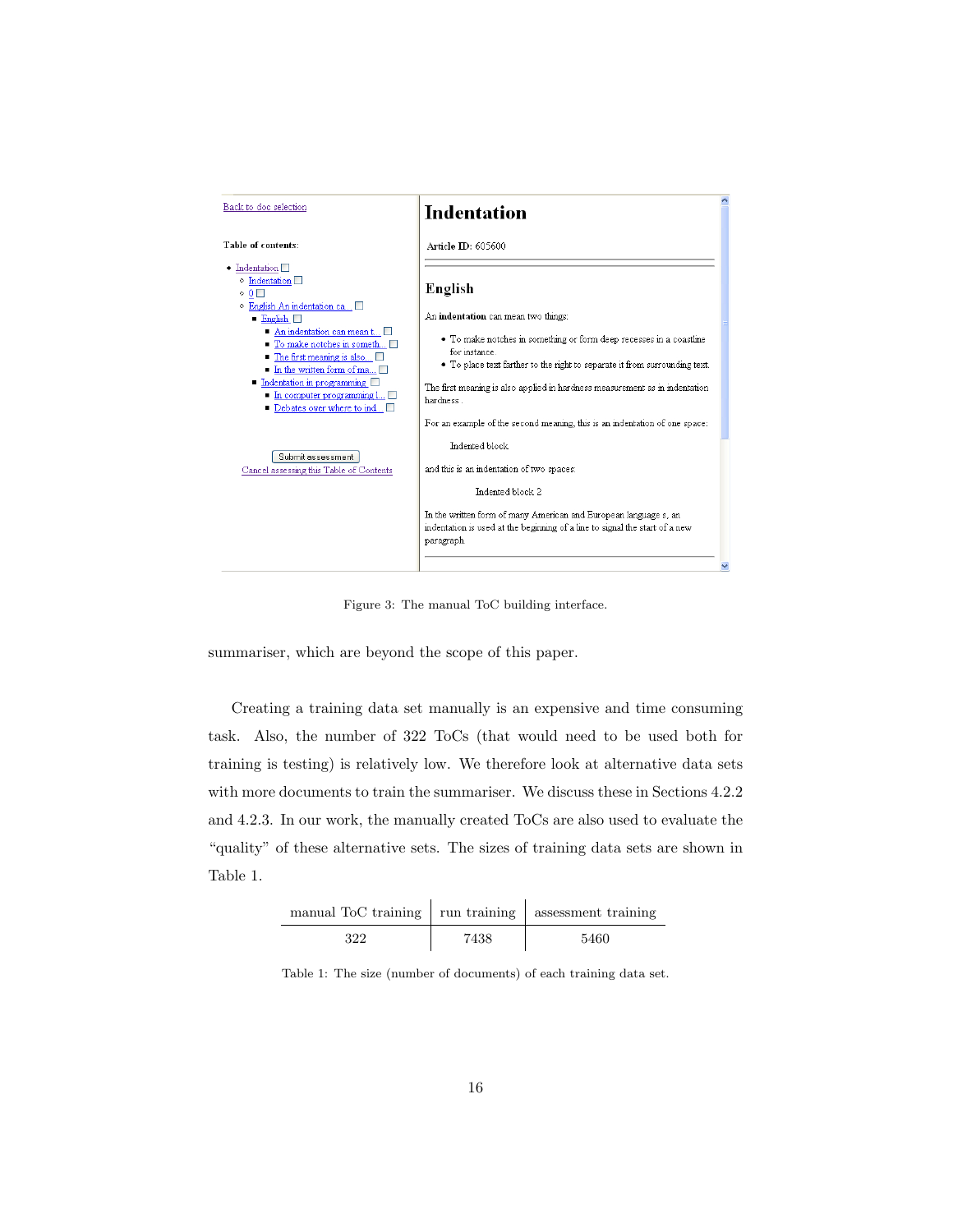#### 4.2.2. Creating ToCs using retrieval runs

In our work, we assume that the averages of properties of relevant elements over a number of queries (in IR) can predict ToC-worthiness (in structure summarisation). For example, in relation to the length feature, if a high portion of relevant elements (over a number of queries) are longer than 10,000 characters, then an arbitrary element of an arbitrary document from the collection is more likely to be ToC-worthy if its textual content is longer than 10,000 characters. Based on this assumption, XML elements that are returned in high quality retrieval results can be used to estimate ToC-worthiness, i.e. to train a structure summariser. Retrieval runs were chosen as an alternative training data set because, unlike example ToCs, a high number of retrieval runs are available for the Wikipedia collection.

The training method described in this subsection takes the INEX 2006 "Relevant In Context" retrieval result set's high quality runs as training examples (containing 7438 documents)(Kamps et al., 2007). The INEX Relevant In Context task "required systems to return for each article an unranked set of nonoverlapping elements, covering the relevant material in the document" (Lalmas and Tombros, 2007). The runs of this task are chosen because they consist of sets of elements for each document, which is very similar to sets of example ToC-worthy elements. Elements listed in chosen runs are considered to be positive examples of ToC-worthiness for the corresponding documents, while not listed elements from the same document are treated as not-ToC-worthy. Nonoverlapping elements in the data set are not considered to be an issue because of the training method and the number of documents in the set. High quality runs, that received the highest evaluation scores at INEX, were considered for training in order to maximise the quality of generated ToCs.

## 4.2.3. Creating ToCs using IR relevance assessments

Another alternative training set to the manually created ToCs, and that presented in the previous section, is obtained by analysing IR relevance assessments in which element relevance values (in response to a query) are determined by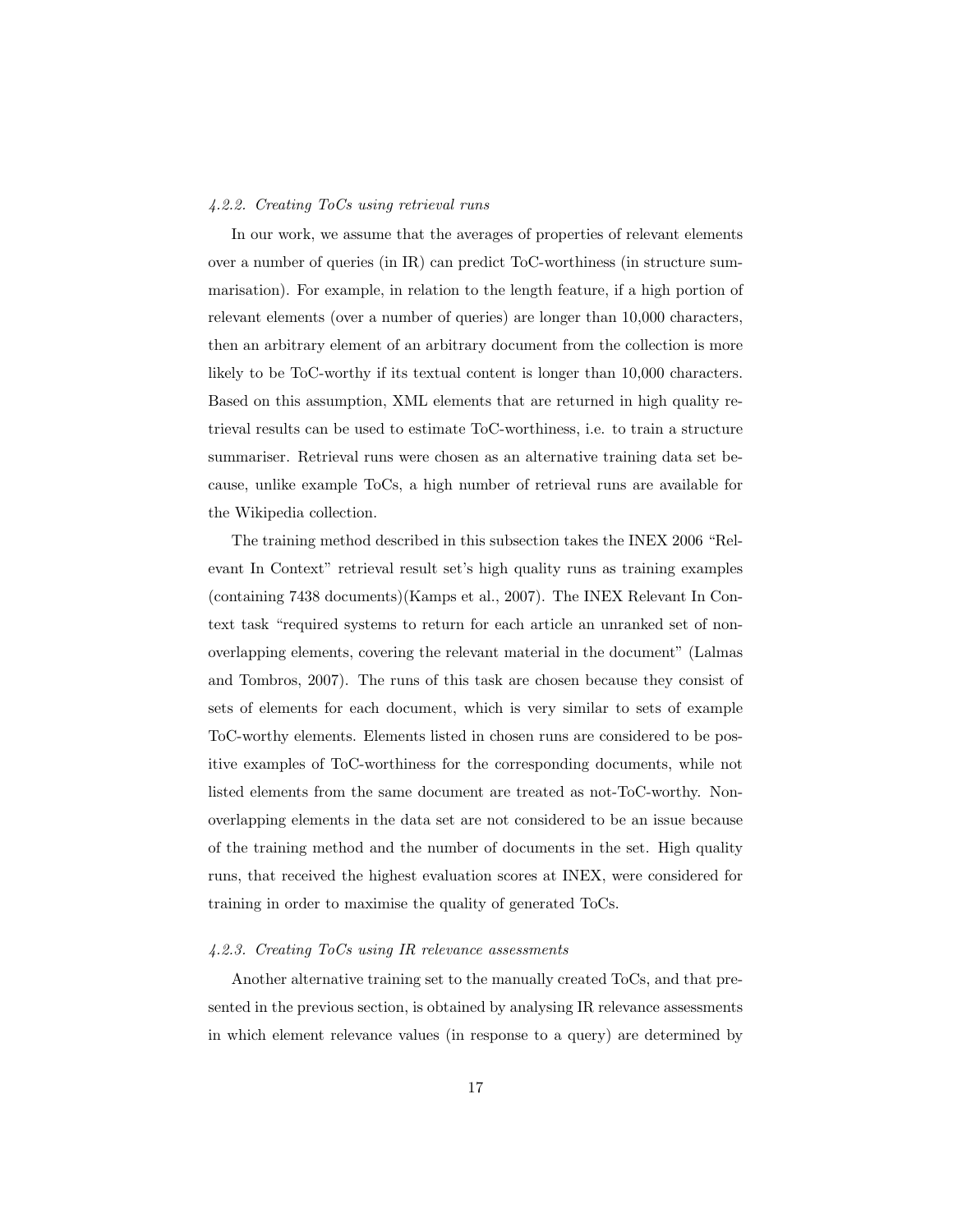human assessors. To follow the assumption introduced in Section 4.2.2, XML elements that are assessed relevant at INEX can be used to estimate ToCworthiness.

The assessments set used is that of INEX 2006, where documents for 114 topics have been assessed. This gives 5460 documents with relevant elements.

Using the above three training data sets, i.e. the manual ToC set, retrieval run set, and assessment set, the probabilities shown in Tables 2 and 3 can be obtained. As Table 2 shows, using the run training, an average of 2.35% of a document's elements are ToC-worthy. This number is lower than that of 8.16% we found previously in (Szlávik et al., 2006a), while the corresponding values for the assessment and manual ToC trainings are closer to 8.16%. The above low number might indicate that run training might result in ToCs with low recall values which we will examine in Section 6.

| run training |                                                                                                                           |        | assessment training | manual ToC training |        |  |
|--------------|---------------------------------------------------------------------------------------------------------------------------|--------|---------------------|---------------------|--------|--|
|              | $P(e \in T)$ $\mid$ $P(e \notin T)$ $\mid$ $P(e \in T)$ $\mid$ $P(e \notin T)$ $\mid$ $P(e \in T)$ $\mid$ $P(e \notin T)$ |        |                     |                     |        |  |
| 0.0235       | 0.9765                                                                                                                    | 0.0900 | 0.9100              | 0.0664              | 0.9335 |  |

Table 2: The calculated values of  $P(e \in T)$  and  $P(e \notin T)$  for the three training methods.

The other training probabilities are shown in Table 3, where  $f_{ij}$  denotes the jth bin of feature i. (The meaning of numbers in bold will be explained in Section 6.2.)

## 5. Evaluation

In this section, we describe the evaluation methods adopted in this paper for evaluating structure summariser versions, as well as the evaluation measures used.

#### 5.1. Evaluation methods

For training using retrieval runs (Section 4.2.2) and relevance assessments (Section 4.2.3) the holdout method is used while cross-validation is employed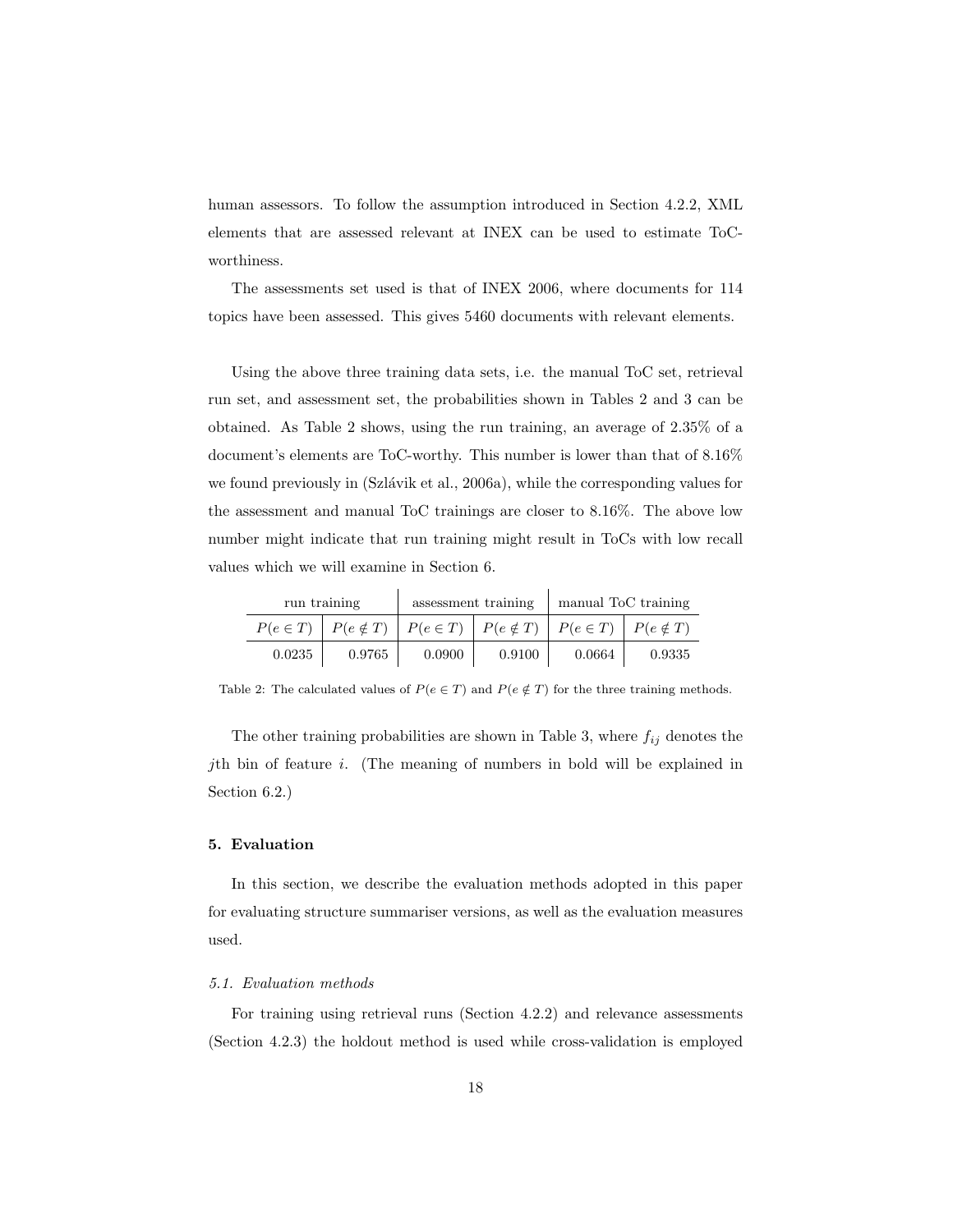|                            | run training        |                        | assessment training |                        | manual ToC training |                        |
|----------------------------|---------------------|------------------------|---------------------|------------------------|---------------------|------------------------|
| $\boldsymbol{f_{ij}}$      | $P(f_{ij} e \in T)$ | $P(f_{ij} e \notin T)$ | $P(f_{ij} e \in T)$ | $P(f_{ij} e \notin T)$ | $P(f_{ij} e \in T)$ | $P(f_{ij} e \notin T)$ |
| $depth_1$                  | 0.1292              | 0.0017                 | 0.0464              | 0.0000                 | 0.1321              | 0.0022                 |
| $depth_2$                  | 0.0379              | 0.0134                 | 0.0610              | 0.0078                 | 0.0711              | 0.0296                 |
| $depth_3$                  | 0.3830              | 0.0553                 | 0.1302              | 0.0524                 | 0.4828              | 0.1036                 |
| $depth_4$                  | 0.2650              | 0.1766                 | 0.2316              | 0.1709                 | 0.2161              | 0.2708                 |
| $depth_5$                  | 0.1401              | 0.2586                 | 0.2548              | 0.2759                 | 0.0810              | 0.2892                 |
| $depth_6$                  | 0.0328              | 0.2741                 | 0.1572              | 0.2986                 | 0.0085              | 0.1926                 |
| $depth_7$                  | 0.0069              | 0.1497                 | 0.0791              | 0.1297                 | 0.0085              | 0.0862                 |
| $depth_8$                  | 0.0007              | 0.0417                 | 0.0200              | 0.0353                 | 0.0000              | 0.0191                 |
| $depth_9$                  | 0.0006              | 0.0110                 | 0.0039              | 0.0111                 | 0.0000              | 0.0066                 |
| $depth_10$                 | 0.0005              | 0.0038                 | 0.0025              | 0.0052                 | 0.0000              | 0.0001                 |
| type_top                   | 0.8669              | 0.0745                 | 0.3074              | 0.0695                 | 0.8716              | 0.0701                 |
| type_nontop                | 0.1331              | 0.9255                 | 0.6926              | 0.9305                 | 0.1284              | 0.9299                 |
| $seqnum_1$                 | 0.4760              | 0.4978                 | 0.5259              | 0.4755                 | 0.4933              | 0.5152                 |
| $seqnum_2-3$               | 0.2695              | 0.2186                 | 0.2378              | 0.2266                 | 0.2947              | 0.2246                 |
| $seqnum_4-5$               | 0.1212              | 0.0925                 | 0.1033              | 0.1033                 | 0.1234              | 0.0973                 |
| $seqnum_6+$                | 0.1333              | 0.1910                 | 0.1329              | 0.1946                 | 0.0886              | 0.1628                 |
| $length_0-10$              | 0.0001              | 0.3124                 | 0.2373              | 0.3324                 | 0.0121              | 0.3225                 |
| $length_10-100$            | 0.0234              | 0.5798                 | 0.3885              | 0.5657                 | 0.1557              | 0.5883                 |
| $length_100-1000$          | 0.6806              | 0.0896                 | 0.2326              | 0.0886                 | 0.5335              | 0.0790                 |
| length_1000-10000          | 0.2664              | 0.0162                 | 0.1123              | 0.0131                 | 0.2816              | 0.0094                 |
| $length_10000+$            | 0.0295              | 0.0021                 | 0.0293              | 0.0003                 | 0.0171              | 0.0009                 |
| title_yes                  | 0.4198              | 0.0277                 | 0.1267              | 0.0262                 | 0.5966              | 0.0082                 |
| title_no                   | 0.5802              | 0.9723                 | 0.8733              | 0.9738                 | 0.4034              | 0.9918                 |
| children_0                 | 0.0000              | 0.0095                 | 0.0090              | 0.0043                 | 0.0000              | 0.0040                 |
| children <sub>-1-5</sub>   | 0.3734              | 0.9153                 | 0.7181              | 0.9213                 | 0.4584              | 0.9373                 |
| children <sub>-6</sub> -10 | 0.3253              | 0.0438                 | 0.1451              | 0.0407                 | 0.3255              | 0.0300                 |
| $children_11+$             | 0.3012              | 0.0314                 | 0.1278              | 0.0337                 | 0.2161              | 0.0287                 |
| siblings_0                 | 0.1292              | 0.0017                 | 0.0464              | 0.0000                 | 0.1321              | 0.0022                 |
| siblings_1-5               | 0.1895              | 0.3940                 | 0.3698              | 0.3670                 | 0.1738              | 0.3943                 |
| siblings_6-10              | 0.1905              | 0.1970                 | 0.2064              | 0.1952                 | 0.2105              | 0.1849                 |
| $siblings_11+$             | 0.4908              | 0.4073                 | 0.3773              | 0.4379                 | 0.4837              | 0.4187                 |
| grandchildren_0            | 0.0703              | 0.6781                 | 0.3889              | 0.7099                 | 0.0660              | 0.7326                 |
| grandchildren_1-5          | 0.2944              | 0.2554                 | 0.3420              | 0.2254                 | 0.2761              | 0.2198                 |
| grandchildren_6-10         | 0.1877              | 0.0288                 | 0.0812              | 0.0322                 | 0.1813              | 0.0218                 |
| $grandchildren_11+$        | 0.4476              | 0.0377                 | 0.1879              | 0.0324                 | 0.4766              | 0.0258                 |

Table 3: Individual features' probability distributions.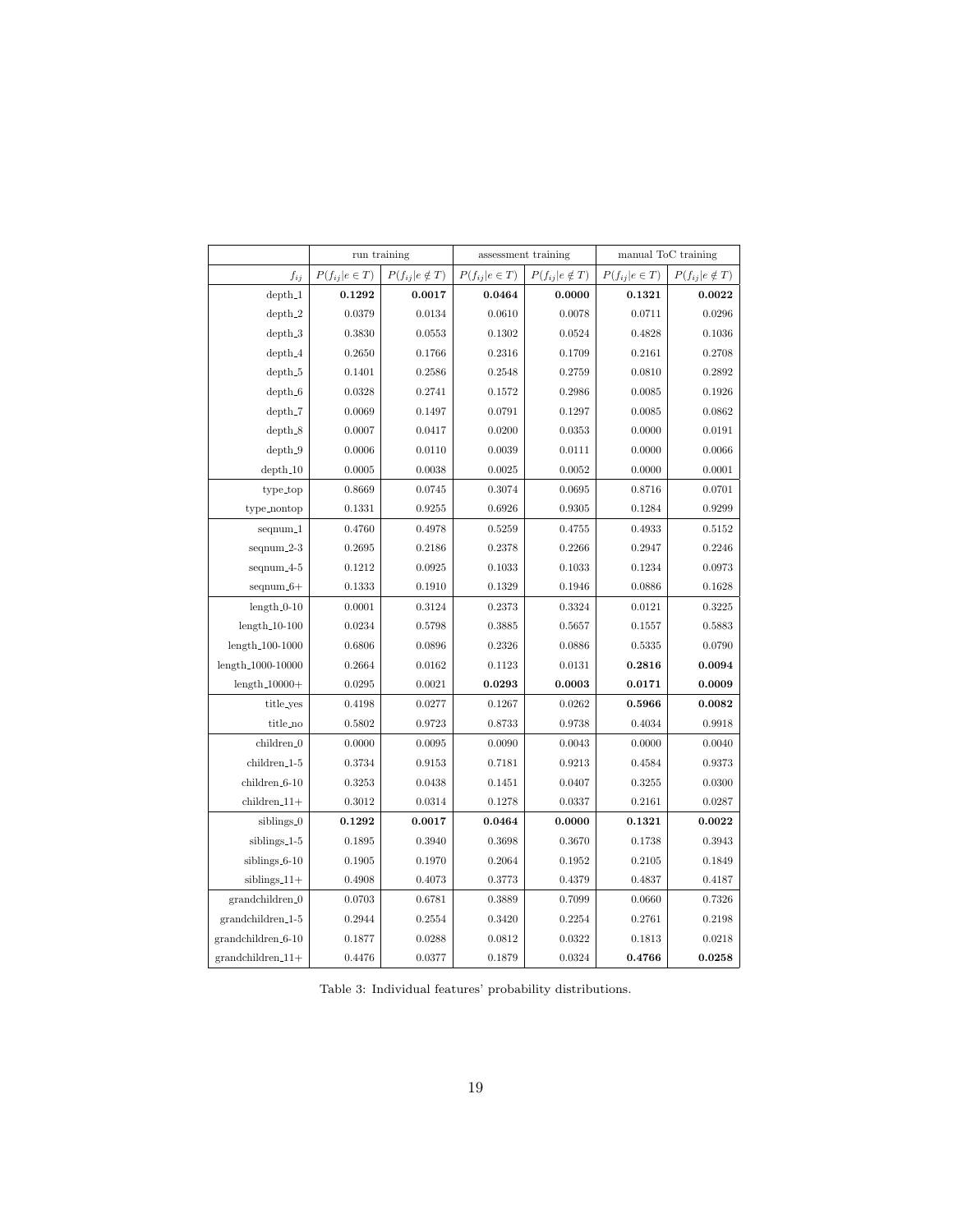for the training with manual ToC sets (Section 4.2.1) (Kohavi, 1995). The holdout method involves using one set of documents for training and another set for testing or evaluation. The data set used for evaluation is the set of the 322 manually created ToCs introduced earlier. The document sets used both in training by run and assessment data are disjoint from the set of documents used for evaluation, to avoid any unwanted effect of a document being in both sets.

As the training and evaluation data sets are the same in case of summarisation using manual ToC training (due to the set's high creation costs), another evaluation methodology should be followed. To maximise efficiency, robustness and reliability, the k-fold cross validation method (Kohavi, 1995) is used. This method splits the document set into two parts, uses one part for training and the other for evaluation, then the initial document set is split again and the newly obtained two parts are used as previously. This procedure is repeated k times and the average of evaluation results from each 'fold' are averaged to obtain overall evaluation scores. Research shows that the choice of  $k = 10$  gives one of the most reliable results (Kohavi, 1996), hence  $k = 10$  is used in this paper as well.

#### 5.2. Evaluation measures

To evaluate structure summarisation results (i.e. ToC-worthy elements selected for XML documents), the measures of recall and precision are used. Recall and precision are widely used in text summarisation (Mani, 2001), and – because of the extractive nature of our summariser – adopting content based text summarisation evaluation measures such as ROUGE (Lin, 2004) is not needed. To calculate recall and precision values, macro evaluation is used:

$$
R = \frac{1}{N} \cdot \sum_{i=1}^{N} \frac{|ToCworthy_i \cap Selected_i|}{|ToCworthy_i|}
$$
(6)

$$
P = \frac{1}{N} \cdot \sum_{i=1}^{N} \frac{|ToCworthy_i \cap Selected_i|}{|Selected_i|}
$$
(7)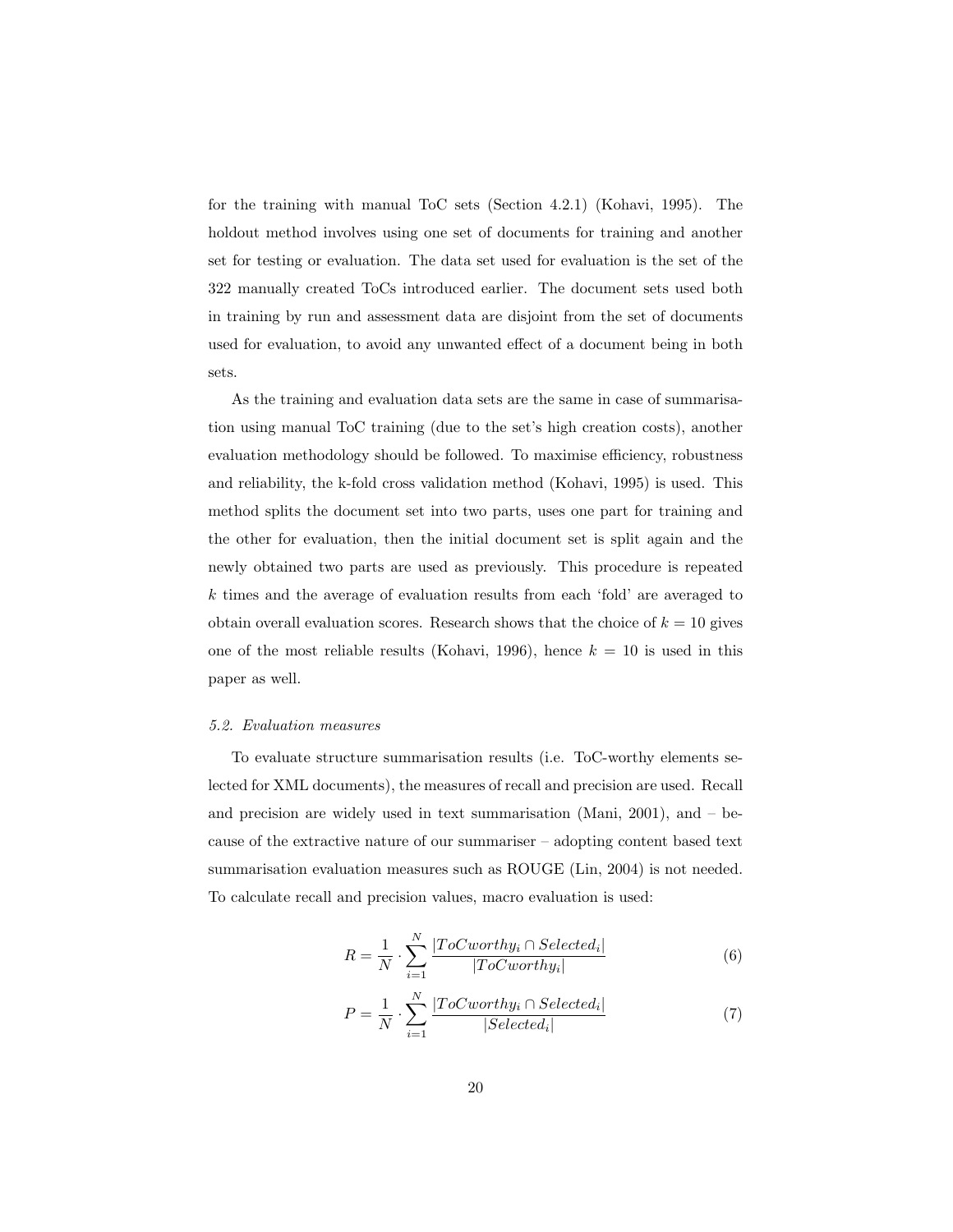where  $N$  is the number of documents whose ToCs are used in evaluation,  $Selected<sub>i</sub>$  is the set of elements in document i that are selected by the summariser being evaluated and  $ToCworthy_i$  denotes elements that are selected manually for document i by participants of manual structure summary building.

It is often desirable to use only one number to describe the performance of a system. This way, various methods can directly be compared and a ranked order easily obtained. Thus, results by the  $F_2$  measure (Equation 8), that places double emphasis on recall, are also reported in addition to recall and precision values.

$$
F_2 = \frac{1}{\frac{0.25}{P} + \frac{0.75}{R}} = \frac{(2^2 + 1) \cdot (P \cdot R)}{(2^2 \cdot P + R)}
$$
(8)

This measure is chosen because we found that user would rather tolerate not-ToC-worthy elements displayed (and possibly ignores them) than accept if important (i.e. ToC-worthy) elements are omitted from the structural overview  $(Szlávik, 2008, Ch. 4)$ . This finding is a clear indication that recall should be favoured over precision.

## 6. Results and discussion

This section discusses the evaluation results of our proposed structure summarisation method. First, we introduce two baseline functions that allow us to compare our summariser with static ways of building ToCs, and present results based on them. Then we provide structure summarisation results that consider features individually, which is followed by results and their discussions obtained when features are combined and various training methods are used.

#### 6.1. Baseline results

In order to compare our results with traditional ToC creation practice, we defined two baseline functions. The first, named DepthMax3, considers a situation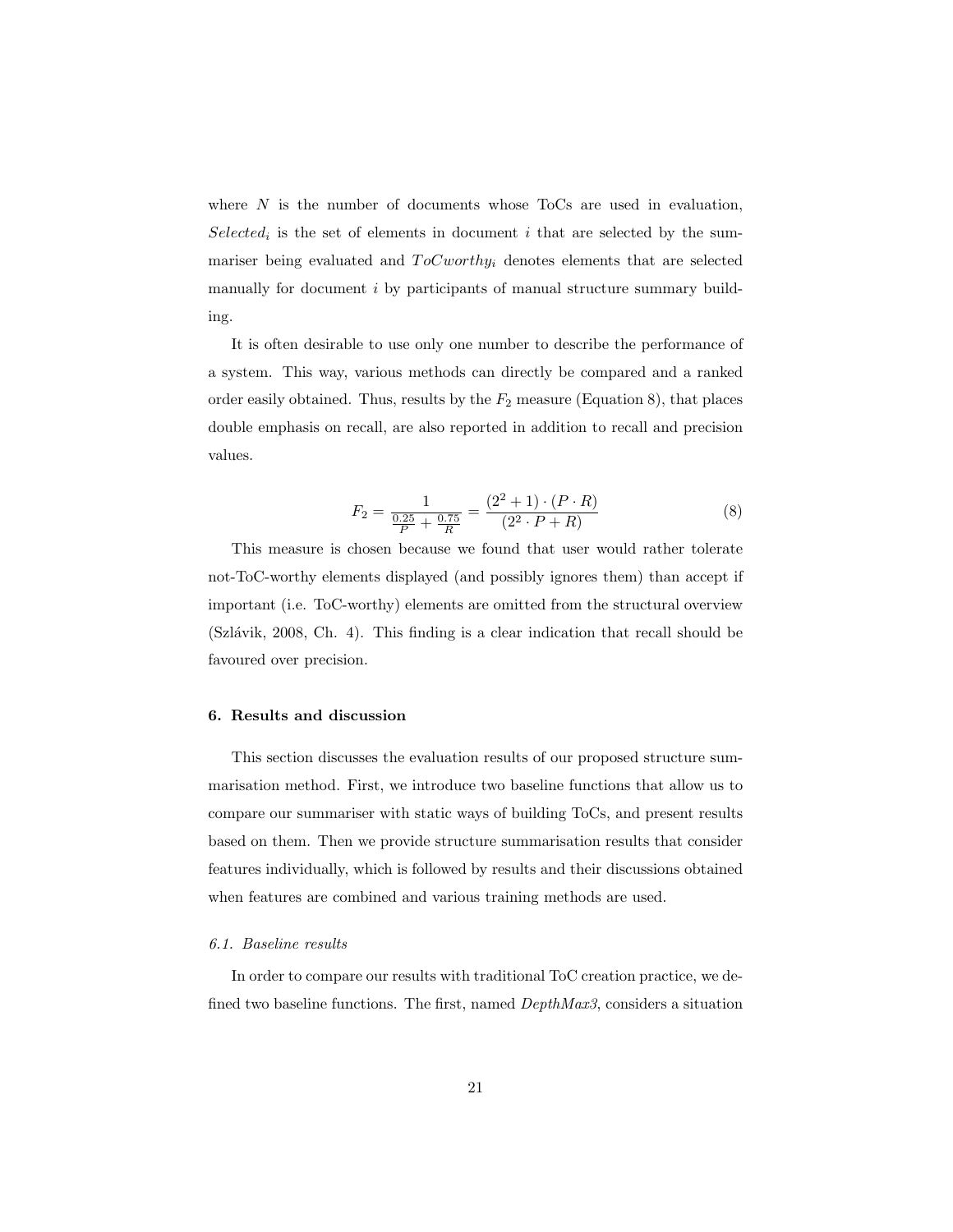in which every element up to depth level three<sup>4</sup> is considered ToC-worthy, and anything deeper as not-ToC-worthy. This function would produce an exactly three level deep ToC. The other baseline function, named SectionsAndArticle, identifies section and article elements as ToC-worthy, and every other type of element as not-ToC-worthy. The assumption behind it is, naturally, that it is only sections and the root element (a necessity with XML documents) that should be shown in a table of contents.

The results based on the baseline functions are shown in Table 4. It is clear that a fixed depth ToC brings unacceptably low precision, showing that, in many cases, deeper elements are also ToC-worthy, or elements not deep in the hierarchy are not-ToC-worthy. Also, a sections-and-articles-only approach produces considerably low recall, despite high precision scores. This shows that users indeed find sections and articles ToC-worthy, but several other types of elements should also be displayed in a ToC, as indicated by a relatively low recall score. Furthermore, subsequent subsections of this paper will demonstrate that our proposed method can easily outperform these two baselines in terms of the  $F_2$  measure (our focus measure).

| Baseline method    | recall | precision | $F_2$  |
|--------------------|--------|-----------|--------|
| DepthMax3          | 0.8825 | 0.3499    | 0.6737 |
| SectionsAndArticle | 0.6162 | 0.9060    | 0.6576 |

Table 4: Baseline evaluation scores.

## 6.2. Individual features

Individual features generally do not perform particularly well. Similarly to text summarisation (and other areas where learning is used), combinations of features rather than individual features, should be used to yield better performance (Edmundson, 1969; Kupiec et al., 1995). However, it is still worth

<sup>4</sup>Apart from this level having been found most important, our results show that versions of the same function with other depth levels perform significantly worse.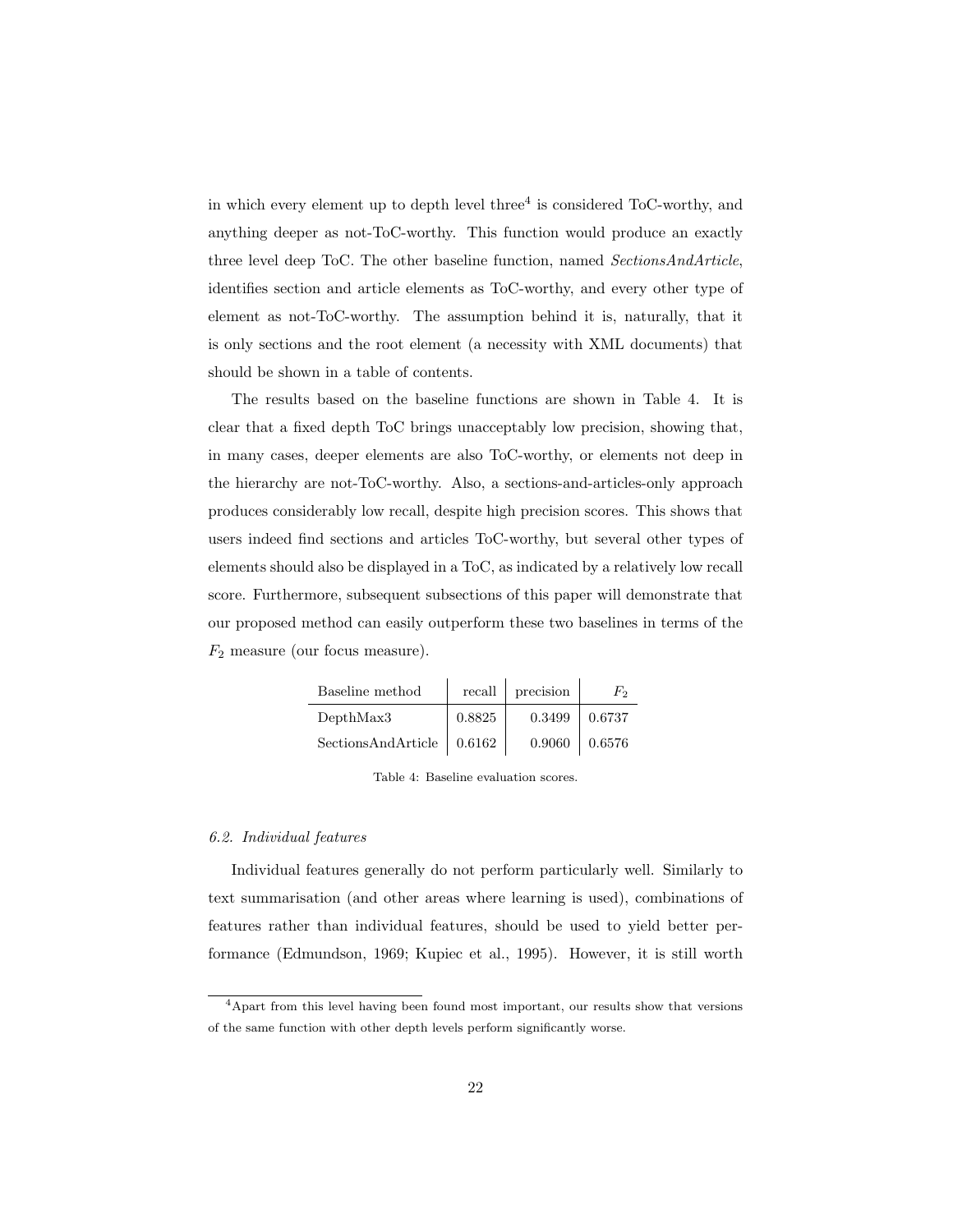studying individual features as their discrimination power might suggest which features are more important than others, which ones are more worth selecting for a summariser that uses feature combinations.

The estimated probability values of various features and bins are shown in Table 3 where some values are marked bold. The features corresponding to the marked numbers are those that can produce non-empty ToCs on their own, i.e. their discrimination power is high enough to allow at least some of the elements to be classified as ToC-worthy. The ratio of the probability of ToC-worthiness  $(P(f_{ij} | e \in T))$  to the probability of non-ToC-worthiness  $(P(f_{ij} | e \notin T))$  has to be high because of the generally low ratio of ToC-worthy elements (Table 2) in the training set. As Table 3 shows, only few of the features can produce non-empty ToCs on their own. For instance, when using run training (Table 3, columns 2-3, , see features whose corresponding probability values are marked bold), an element can only be ToC-worthy if it is at depth level one or it has no siblings. This would, most of the time, return the article element when the any of these two features are used. Returning the article only can be acceptable for very short documents but not for all documents in the collection, as only one item in the ToC cannot really be considered as an overview of the logical structure. With respect to assessment training, an element can also be ToC-worthy when its textual content is longer than 10,000 characters (Table 3, middle columns). With manual ToC training, an element is also identified as ToC-worthy if it has a title, has no siblings, has more than 11 grandchild elements or its corresponding text is longer than 1000 characters.

The evaluation results when using individual features only are shown in Table 5, where the IDs of the summariser versions are made up of two character groups as follows: the training used is denoted by either  $R$  (run),  $A$  (assessment) or  $M$  (manual); the second group of characters identifies the used features  $(D$ depth,  $\mathit{Ty}$  - type,  $\mathit{Se}$  - sequence number,  $L$  - length,  $\mathit{Ti}$  - title,  $C$  - children,  $\mathit{Si}$  siblings,  $G$  - grandchildren). It seems that the presence of a title  $(Ti)$  can lead – on its own – to reasonably good results, however, only in the case of training by manual ToC sets. Indeed, if an author gives a title to a piece of text they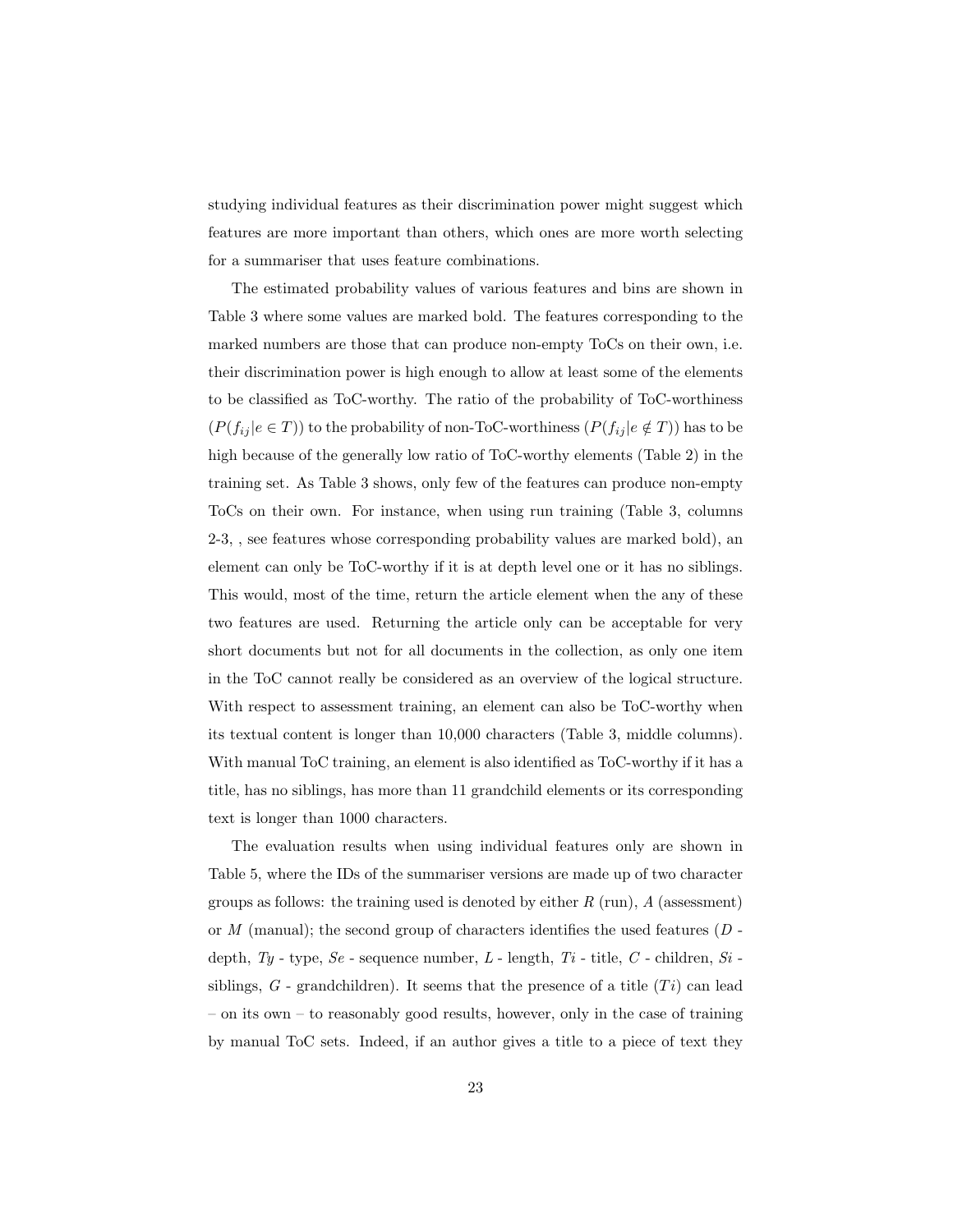probably want that part of the document mentioned in the corresponding ToC. For the other training types, title information is not discriminative enough to classify any element as ToC-worthy, however it might still be a useful feature in combination with others, which is also going to be examined in the next section.

| ΙD     | recall | precision | $F_2$  |
|--------|--------|-----------|--------|
| M Ti   | 0.6727 | 0.8331    | 0.7067 |
| M G    | 0.5480 | 0.5607    | 0.5512 |
| A D    | 0.2895 | 0.8136    | 0.3452 |
| A Si   | 0.2895 | 0.8136    | 0.3452 |
| $M\_D$ | 0.2895 | 0.8136    | 0.3452 |
| M_Si   | 0.2895 | 0.8136    | 0.3452 |
| R_D    | 0.2895 | 0.8136    | 0.3452 |
| R. Si  | 0.2895 | 0.8136    | 0.3452 |
| M L    | 0.2973 | 0.4609    | 0.3263 |
| AL.    | 0.0058 | 0.0418    | 0.0074 |

Table 5: Individual features' evaluation scores.

## 6.3. Feature combinations and training methods

This section presents and discusses summariser evaluation results when combinations of features are considered. We also discuss the effectiveness of the three training methods used. The evaluation results are presented in Table 6.

The top 15 summariser versions with respect to recall are shown in Table 6(a), together with their recall scores. The best summariser in this sense is A DT yLSeT iCG which is the summariser version that is trained by retrieval assessments (hence the A in the ID) and uses all features but the number of siblings (only  $Si$  is missing from the feature identifiers from the summariser ID). Table 6(a) shows that to obtain high recall not less than four features need to be incorporated into the summariser. We can also observe that the type  $(Ty)$  and length  $(L)$  features are present in all 15 summariser version listed in Table  $6(a)$ which shows that these features are important to use if the goal is to achieve high recall. As we can also see, the assessment trainings (ID-s starting with an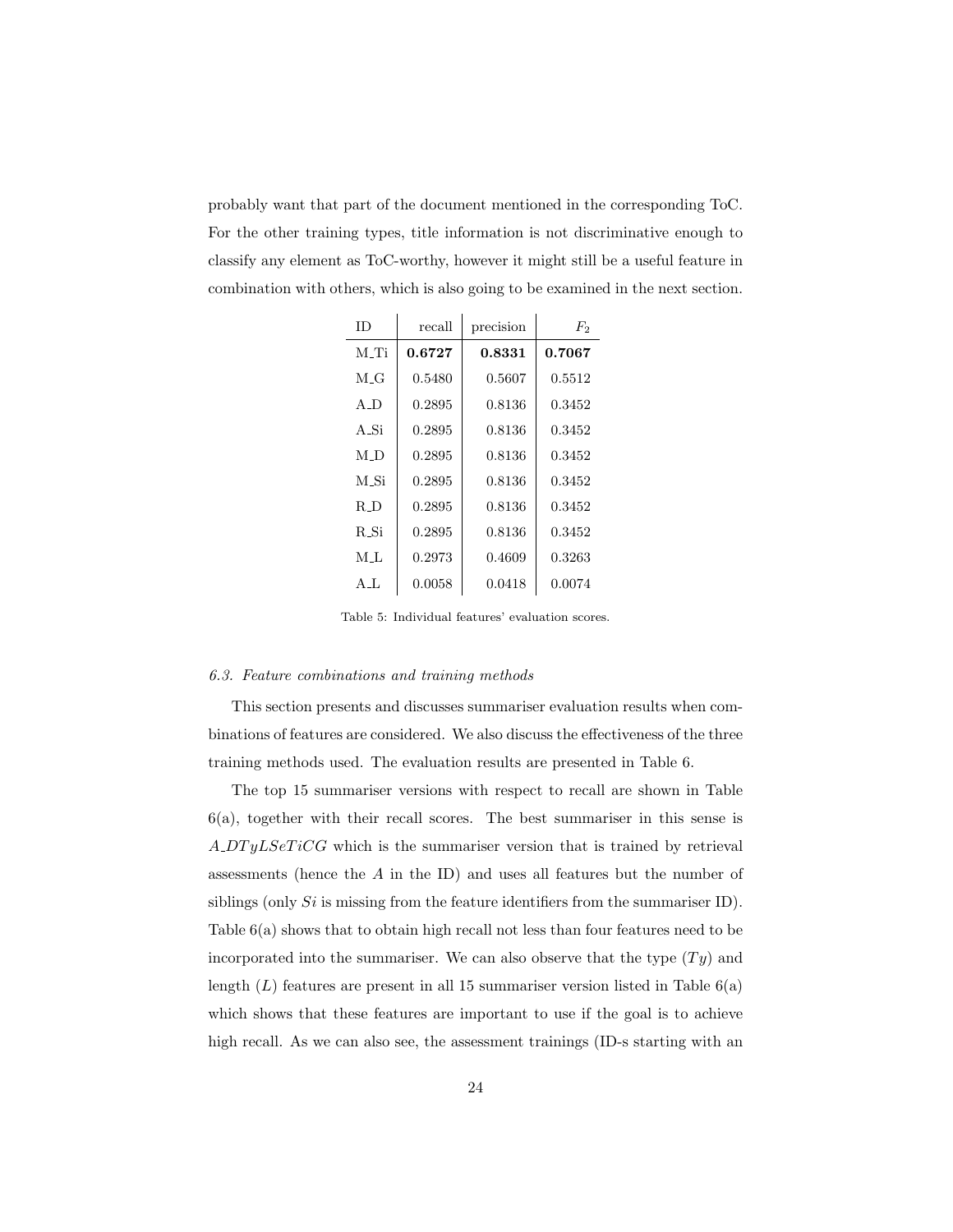A in Table 6(a)) usually outperform the manual and run trainings for recall. This shows that manual ToCs training can indeed be substituted with another type of training if high recall is to be achieved.

The top 15 summariser versions with respect to precision are listed in Table 6(b) where we can observe the following: Firstly, none of the training methods used (denoted by  $R, A, M$ , respectively) dominate the list of top 15 summarisers which shows their comparability, i.e. training with assessments and runs can produce comparable results to those obtained by training with manual ToCs. Secondly, all the summariser versions in the top 15 use at most four features. For example, the top summariser with respect to precision uses the depth feature  $(D)$ , the sequence number  $(Se)$ , title information  $(Ti)$  and number of sibling elements  $(S_i)$ . This shows that to achieve high precision, the number of features used should be low. Also, we can see in the second column of Table 6(b) that eleven summariser versions have exactly the same precision values. As further examination showed that their corresponding recall values are also the same, it is suspected that the outputs of these summarisers are exactly the same ToCworthy element sets. In addition to these eleven summarisers, the remaining four of the top summarisers with respect to precision also use the title feature  $(T_i)$ . This shows that title information is very effective to obtain high precision, and – because of the eleven equal scores – it is a particularly dominant feature in our feature set. Table  $6(b)$  further shows that the top four summarisers also use the depth  $(D)$  feature. Thus, in order to achieve high precision, the title and depth features should be included in a summariser, and an additional one or two other features might be also used.

Table  $6(c)$  shows the top 15 summarisers with respect to the  $F_2$  measure. As we can see from the listed ID-s, none of the summarisers listed in Tables  $6(a)$ and (b) are listed in Table  $6(c)$ , which shows the trade-off between recall and precision. The first letters of the ID-s in Table  $6(c)$  show that the effectiveness of the three used training methods are comparable. This means that training with manual ToCs can be generally substituted by training with assessments or runs, hence, there is no need to create expensive data sets specifically for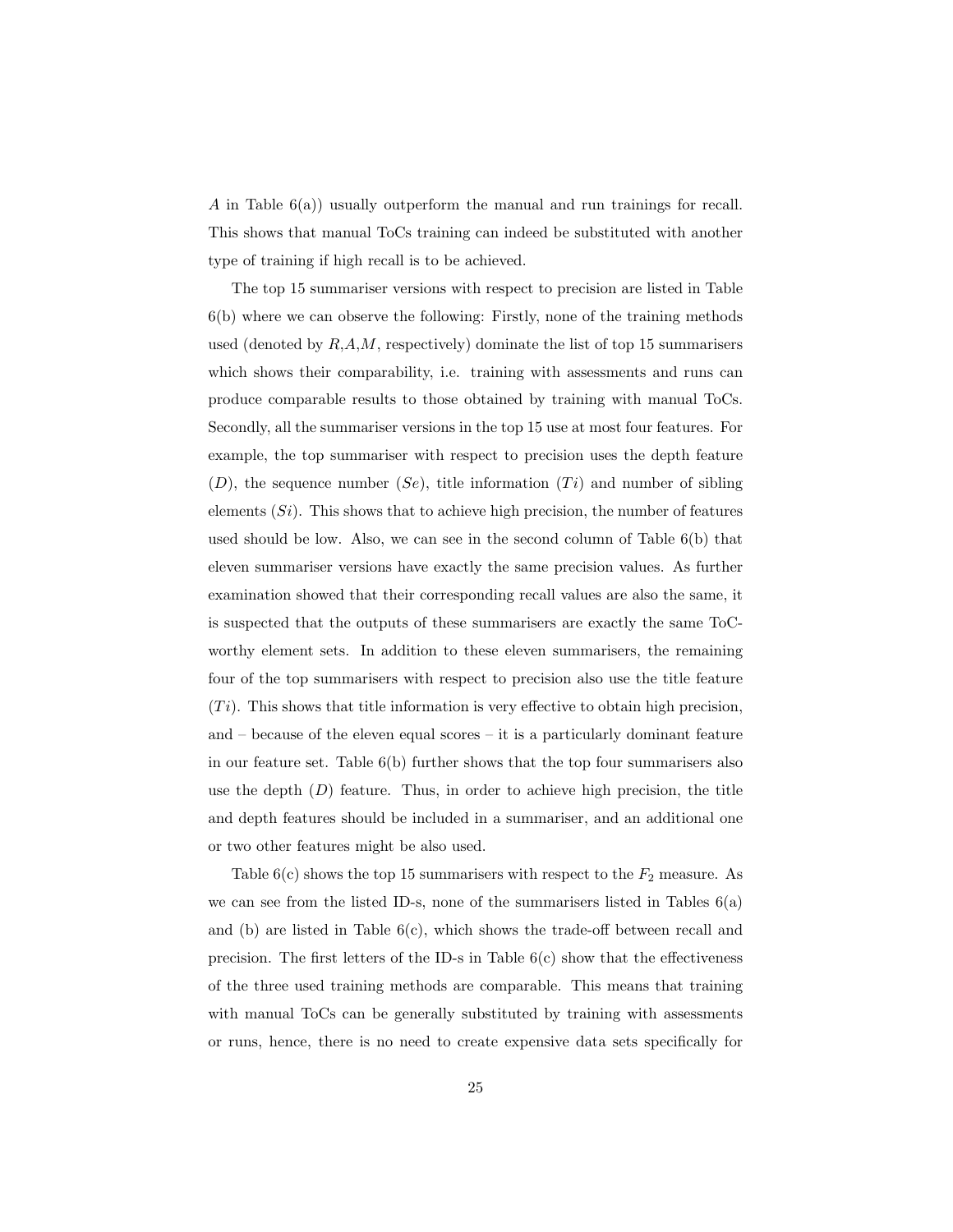| <b>ID</b>      | recall | <b>ID</b>            | precision | <b>ID</b>         | F <sub>2</sub> |
|----------------|--------|----------------------|-----------|-------------------|----------------|
| A_DTyLSeTiCG   | 0.8812 | A_DSeTiSi            | 0.8440    | R_DTySeTiSiG      | 0.7613         |
| A_DTyLSeTiSiG  | 0.8768 | R_DSeTiSi            | 0.8414    | M_DTyLTiSi        | 0.7589         |
| A_DTyLSeTiCSiG | 0.8762 | <b>R_DLTi</b>        | 0.8410    | <b>R_DTyLTiSi</b> | 0.7555         |
| A_DTyLTiCSiG   | 0.8746 | M_DSeTiSi            | 0.8347    | <b>M_DTyLTi</b>   | 0.7507         |
| A_TyLSeTiCSiG  | 0.8720 | A_TySeTiSi           | 0.8331    | R_DTyLTi          | 0.7492         |
| A_DTyLTiSi     | 0.8713 | M_TySeTiSi           | 0.8331    | M_DTyLSeTiSiG     | 0.7480         |
| M_DTySeL       | 0.8710 | R_TySeTiSi           | 0.8331    | M_DTyLSeTiCSi     | 0.7477         |
| A_DTyLTi       | 0.8686 | A_TySeTi             | 0.8331    | M_DSeTiCSiG       | 0.7477         |
| M_DTyLTi       | 0.8683 | A <sub>-TyTiSi</sub> | 0.8331    | A_DTySeTiSi       | 0.7472         |
| M_DTyLSeTiCG   | 0.8677 | M_SeTiSi             | 0.8331    | A_DTyLTi          | 0.7471         |
| M_DTyLSeTiSiG  | 0.8674 | M_TySeTi             | 0.8331    | R_DTySeTiCSiG     | 0.7470         |
| A_DTyLSeTiCSi  | 0.8673 | M_TyTiSi             | 0.8331    | M_DTySeTiCSiG     | 0.7466         |
| M_DTyLSeTiCSi  | 0.8662 | R_TySeTi             | 0.8331    | A_DTyLTiSi        | 0.7463         |
| M_DTyLTiCSiG   | 0.8646 | R_TyTiSi             | 0.8331    | R_DTyLSeTiSiG     | 0.7460         |
| R_DTyLTi       | 0.8643 | M_Ti                 | 0.8331    | A_DTyTiSi         | 0.7434         |
| (a)            |        | (b)                  |           | (c)               |                |

structure summarisation but other, existing, data sets (from IR) can be used.

Table 6: Top 15 feature combinations by recall (a), precision (b) and the  $F_2$  measure (c).

Our work shows that, generally, individual features do not perform particularly well, which is in accordance with findings in text summarisation (Kupiec et al., 1995; Fattah and Ren, 2009). However, we have identified particularly important features, i.e. the type and length features for recall-oriented summarisers, and the title and depth features for precision-oriented summarisers.

We have also found that for high recall, more than four features need to be used, however, to obtain high precision scores, not more than four features should be incorporated into the summariser. The number and particular choice of features to be used, therefore, depends on what is to be emphasised (i.e. precision or recall). In this work, we have also used the  $F_2$  measure for evaluation which combines recall and precision. Accordingly, the top summariser versions with respect to the  $F_2$  measure (Table  $6(c)$ ) use between four and seven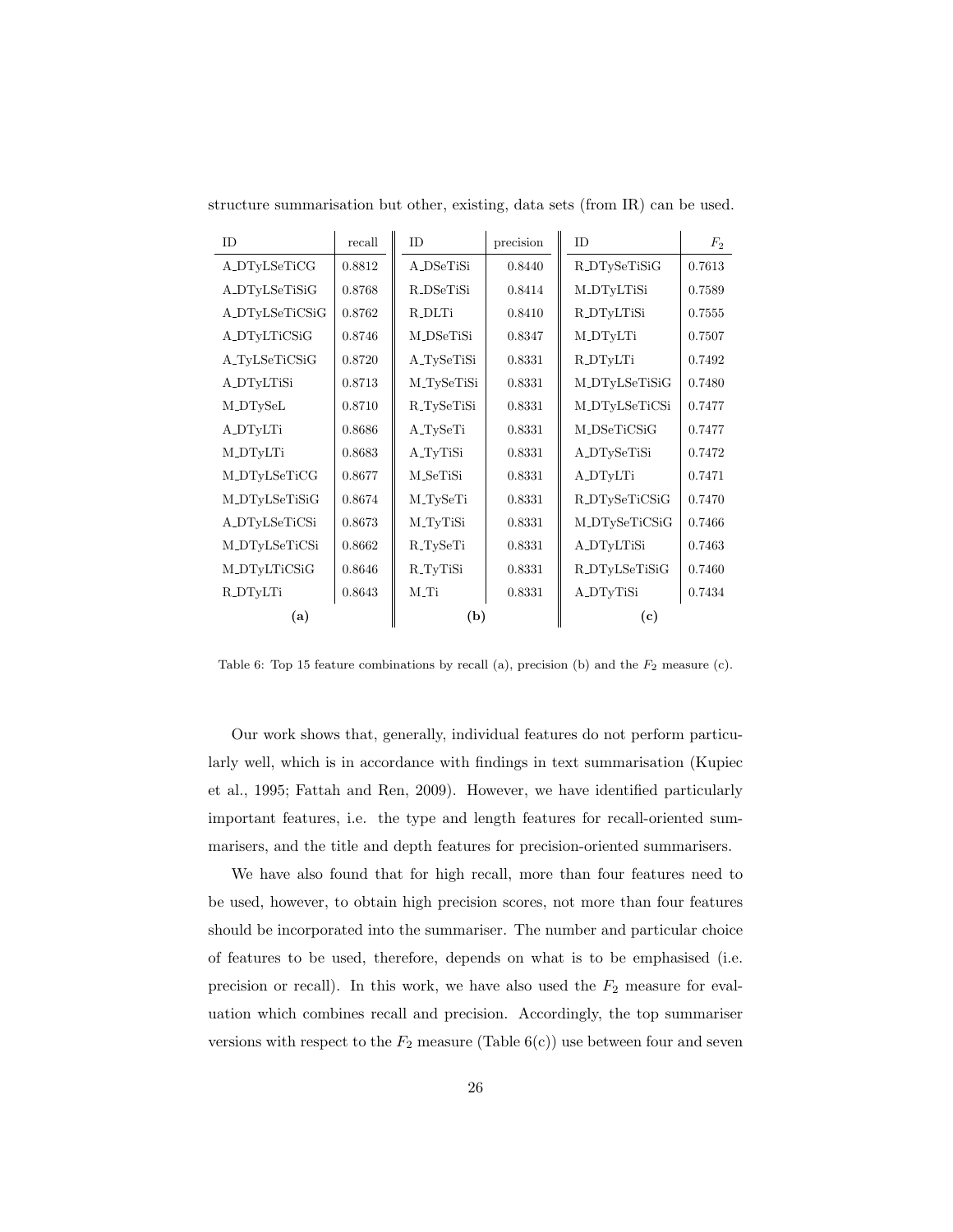features (combination of what we have found desirable for high precision and recall), and tend to include features that have been found important in order to obtain either high recall or precision, i.e. the title and depth, type, and length features (discussed in previous paragraphs). In addition, there is one feature that appears to be increasingly important when the  $F_2$  evaluation measure is used: the number of siblings  $(S_i)$ . The number of siblings appears in 12 out of 15 top summarisers in Table  $6(c)$  ( $F_2$  measure), as opposed to lower occurrences in Tables 6(a) and (b) (recall and precision, respectively). It seems that the siblings feature captures something that leads to high evaluation scores when recall and precision are combined. The above results show that, depending on how effectiveness is measured, or what combinations of measures are used in evaluation, different features might emerge as highly effective ones. Hence, it is important to determine the purpose of the summariser, i.e. what is meant to be "effectiveness". This could be determined via user studies which we consider for future work.

To examine various features and their effects, we propose that several data sets from IR can be (re)used. We have found that the effectiveness of summarisers trained using retrieval runs and assessments (which are available in IR test collections) are comparable to that of summarisers trained using manual ToC sets (which are expensive to create). With the use of already existing data sets, the investigation of various structure summarisers can be made quicker and cheaper.

## 7. Conclusions and future work

In this paper, we have investigated a method for the automatic summarisation of the logical structure of documents. The proposed summariser selects elements of XML documents that are worth displaying in tables of contents. We have presented and studied several element features that have been used in the summariser to identify ToC-worthy elements. We have also shown that automatically generated structure summaries easily outperform traditional ways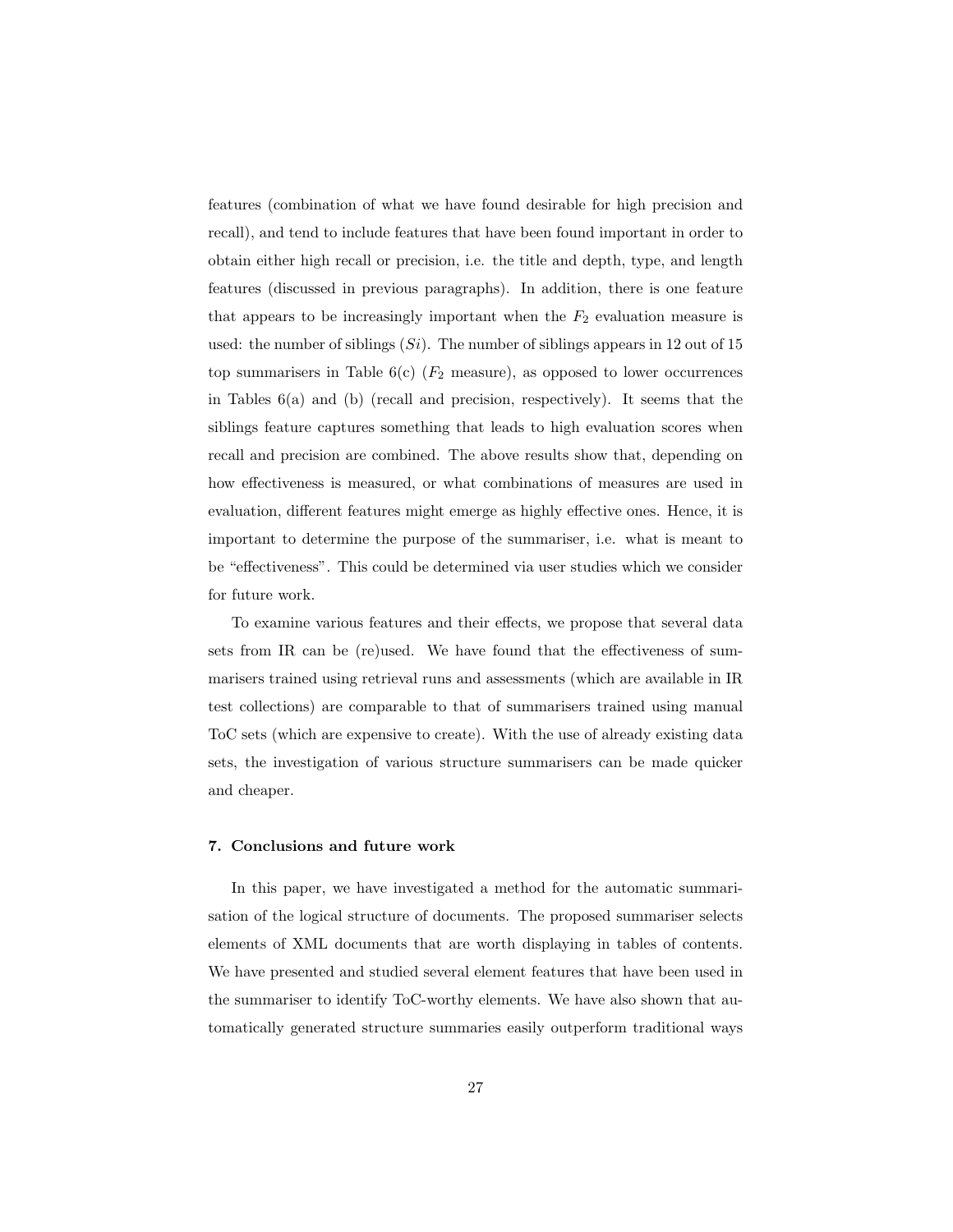of creating them (baselines). Despite the fact that, as a feature, relevance to a query is considered highly important by users (Szlávik et al., 2007; Kazai and Trotman, 2007), in this work, we have considered query-independent features only. We believe that adding query-dependent features would significantly improve the quality and usefulness of ToCs in the searching process of users; however, we also believe that establishing which query-independent features play important roles in the identification of ToC-worthy elements has also high importance. We propose that the use of query-independent features should serve as basis for structure summarisation, while query-dependent (relevanceoriented) features should be used to refine the ToCs and tailor them to the user's information need.

We have also shown in this paper, that it is possible to effectively (re)use several data sets from information retrieval evaluation for training a structure summariser. The quality of summarisers trained with the alternative data sets have matched the quality of those trained using the data set created specifically for the purpose of structure summarisation. With the use of these alternative data sets, results obtained in further investigations of features become more reliable as the whole data set containing example ToCs can be used for evaluation purposes only.

A possible future step in this research can be the thorough investigation of the impact of structure summarisation in an information seeking setting. We believe that the appropriate use (display) of structure summaries will enhance user experience, bring increased user satisfaction, and users will also find relevant content more efficiently as well as effectively.

#### 8. Acknowledgements

This work was partly funded by the Nuffield Foundation (grant NAL/01081/G) and the DELOS Network of Excellence in Digital Libraries, to which we are very grateful. We are especially thankful to participants of the manual ToC creation study for their precious time and great effort. We would also like to acknowl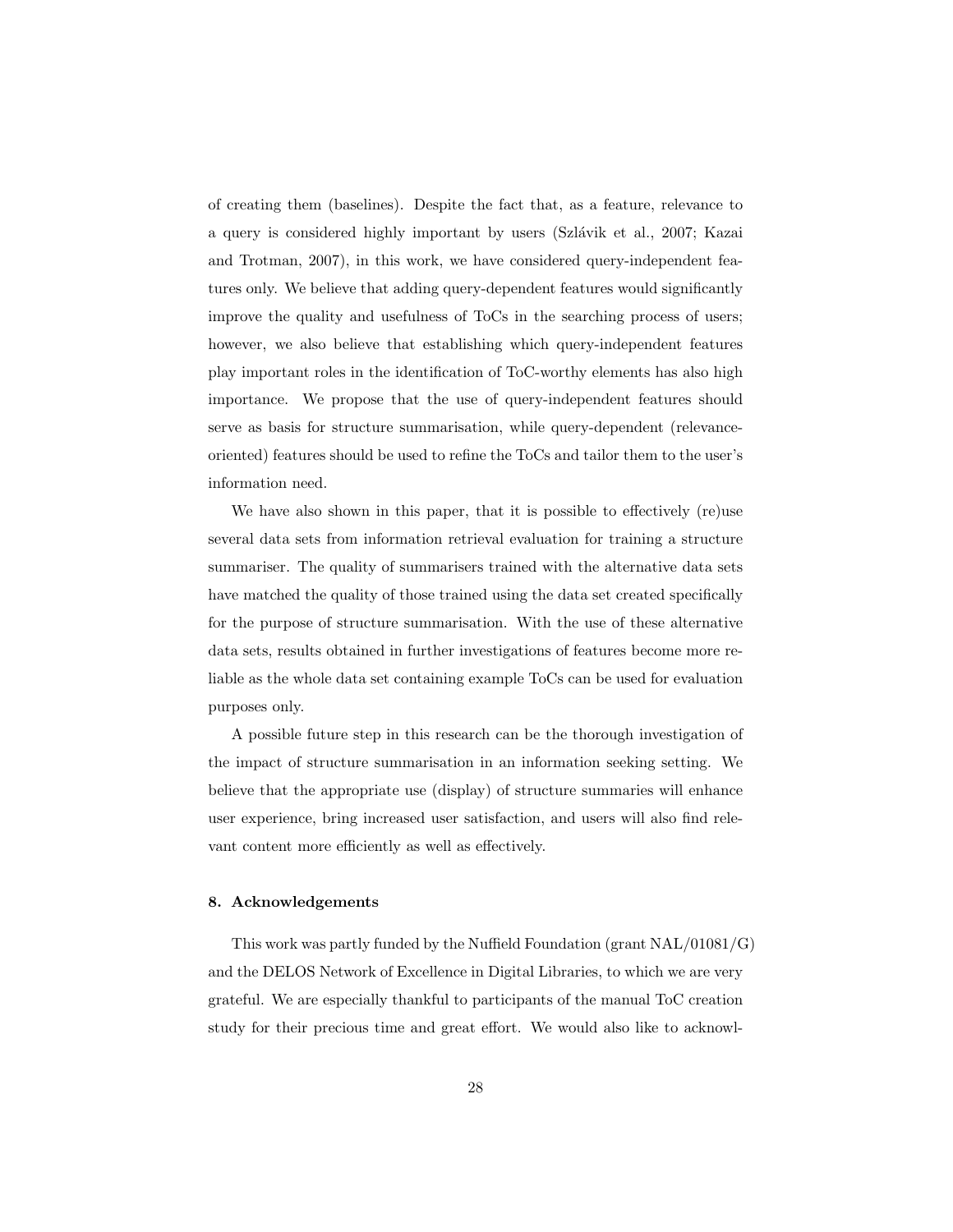edge the reviewers for their useful comments that have helped us improving the paper.

## References

- C. Carpineto, S. Osiński, G. Romano, and D. Weiss. A survey of web clustering engines. ACM Comput. Surv., 41:17:1–17:38, July 2009. ISSN 0360-0300.
- L. Denoyer and P. Gallinari. The Wikipedia XML Corpus. SIGIR Forum, 40 (1):64–69, 2006.
- H. P. Edmundson. New methods in automatic extracting. J. ACM, 16(2): 264–285, 1969. ISSN 0004-5411.
- M. A. Fattah and F. Ren. GA, MR, FFNN, PNN and GMM based models for automatic text summarization. Computer Speech & Language, 23(1):126–144, 2009.
- N. Fuhr, J. Kamps, M. Lalmas, and A. Trotman, editors. Focused Access to XML Documents, 6th International Workshop of the Initiative for the Evaluation of XML Retrieval, INEX 2007, Dagstuhl Castle, Germany, December 17-19, 2007. Selected Papers, volume 4862 of Lecture Notes in Computer Science, 2008. Springer.
- S. Geva, J. Kamps, R. Schenkel, and A. Trotman, editors. Comparative Evaluation of Focused Retrieval : 9th International Workshop of the Initiative for the Evaluation of XML Retrieval (INEX 2010), volume 6932 of LNCS, 2011. Springer.
- K. Großjohann, N. Fuhr, D. Effing, and S. Kriewel. Query formulation and result visualization for XML retrieval. In Proceedings ACM SIGIR 2002 Workshop on XML and Information Retrieval. ACM, 2002.
- V. Gupta and G. Lehal. A survey of text summarization extractive techniques. Journal of Emerging Technologies in Web Intelligence, 2(3), 2010.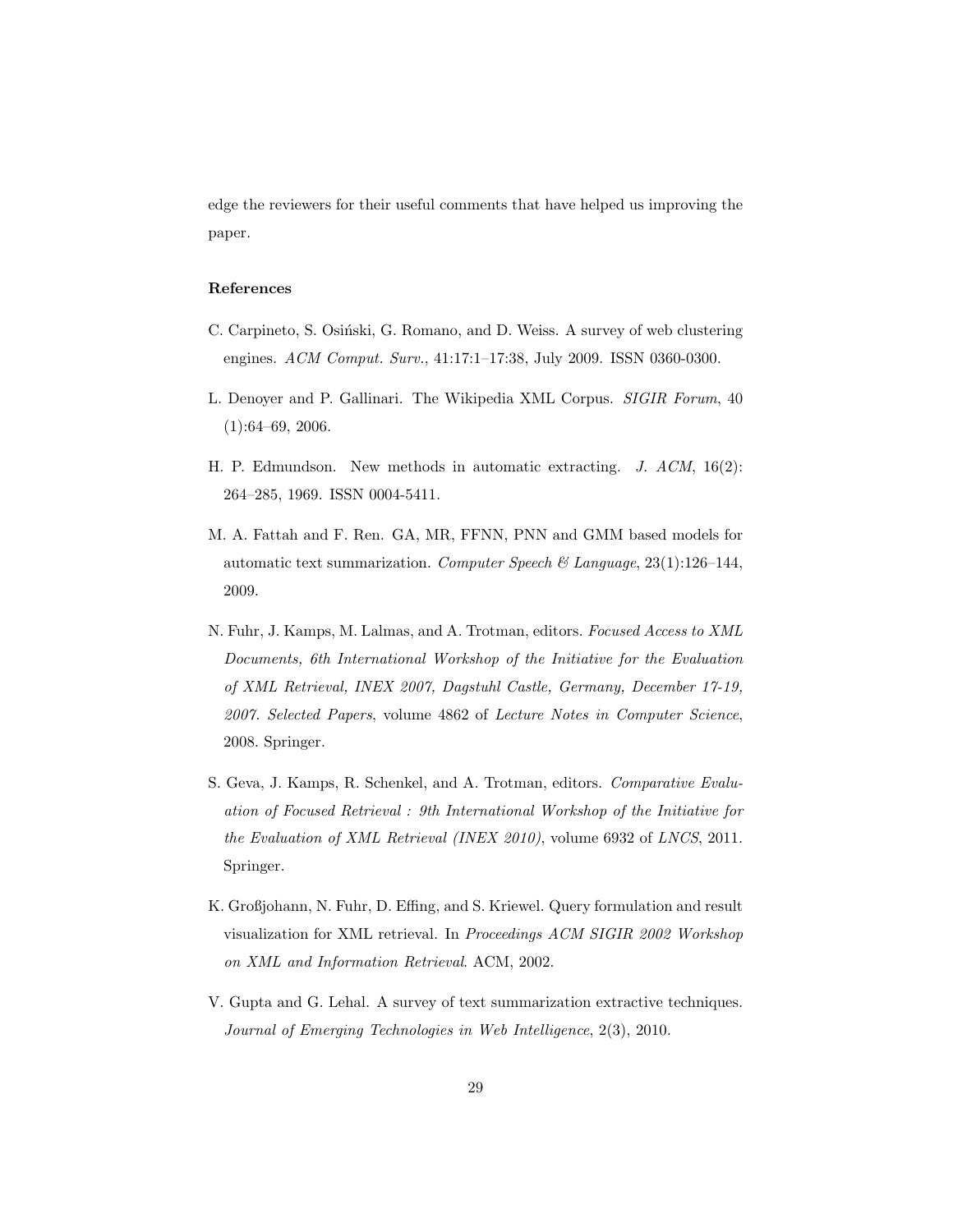- B. Hammer-Aebi, K. W. Christensen, H. Lund, and B. Larsen. Users, structured documents and overlap: interactive searching of elements and the influence of context on search behaviour. In Proceedings of IIiX, pages 46–55, 2006. ISBN 1-59593-482-0.
- M. A. Hearst. TileBars: visualization of term distribution information in full text information access. In CHI '95: Proceedings of the SIGCHI conference on Human factors in computing systems, pages 59–66, New York, NY, USA, 1995. ACM Press/Addison-Wesley Publishing Co. ISBN 0-201-84705-1.
- J. Kamps, M. de Rijke, and B. Sigurbjörnsson. Length normalization in XML retrieval. In Proceedings of ACM SIGIR, pages 80–87, 2004. ISBN 1-58113- 881-4.
- J. Kamps, M. Lalmas, and J. Pehcevski. Evaluating relevant in context: Document retrieval with a twist (poster). In ACM SIGIR Conference on Research and Development in Information Retrieval, Amsterdam, The Netherlands, July 2007.
- G. Kazai and A. Trotman. Users' perspectives on the usefulness of structure for XML information retrieval. In Proceedings of the 1st International Conference on the Theory of Information Retrieval, 2007.
- R. Kohavi. A study of cross-validation and bootstrap for accuracy estimation and model selection. In IJCAI, pages 1137–1145, 1995.
- R. Kohavi. Wrappers for performance enhancement and oblivious decision graphs. PhD thesis, Stanford, CA, USA, 1996.
- J. Kupiec, J. Pedersen, and F. Chen. A trainable document summarizer. In SIGIR'95, pages 68–73. ACM Press, 1995. ISBN 0-89791-714-6.
- M. Lalmas and R. Baeza-Yates. Structured document retrieval. In O.M. Tamer and L. Ling, editors, Encyclopedia of Database Systems. Springer, May 2009.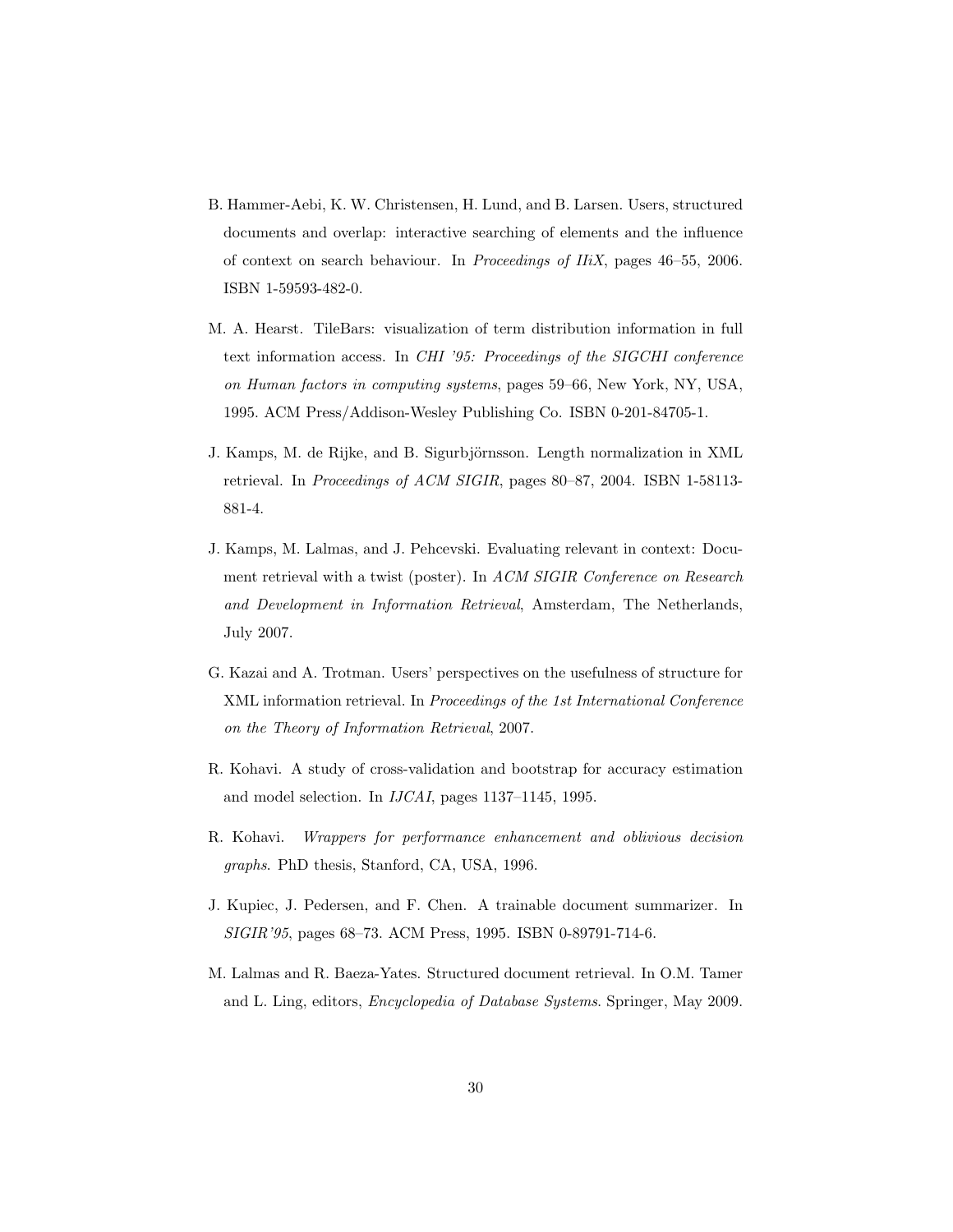- M. Lalmas and A. Tombros. Evaluating XML retrieval effectiveness at INEX. SIGIR Forum, 41(1):40–57, 2007. ISSN 0163-5840.
- D. J. Lawrie. Language models for hierarchical summarization. PhD thesis, University of Massachusetts Amherst, 2003. Director-W. Bruce Croft.
- C-Y. Lin. ROUGE: A package for automatic evaluation of summaries. In ACL-WS2004A, 2004.
- H. P. Luhn. The automatic creation of literature abstracts. IBM Journal of Research and Development, 2(2):159–165, 1958. ISSN 0018-8646.
- S. Malik, G. Kazai, M. Lalmas, and N. Fuhr. Overview of INEX 2005. In Advances in XML Information Retrieval and Evaluation, 4th International Workshop of the Initiative for the Evaluation of XML Retrieval, INEX 2005, Dagstuhl Castle, Germany, November 28-30, 2005, Revised Selected Papers, pages 1–15, 2005.
- S. Malik, C.-P. Klas, N. Fuhr, B. Larsen, and A. Tombros. Designing a user interface for interactive retrieval of structured documents - lessons learned from the INEX interactive track. In Proceedings of ECDL 2006, pages 291– 302, 2006.
- S. Malik, B. Larsen, and A. Tombros. Report on the INEX 2005 interactive track. SIGIR Forum, 41(1):67–74, 2007. ISSN 0163-5840.
- I. Mani. Summarization evaluation: An overview. In NAACL-WS2001A, 2001.
- D. A. Nation. WebTOC: a tool to visualize and quantify web sites using a hierarchical table of contents browser. In CHI '98: CHI 98 conference summary on Human factors in computing systems, pages 185–186, New York, NY, USA, 1998. ACM. ISBN 1-58113-028-7.
- A. Nenkova and K. McKeown. Automatic summarization. Foundations and Trends in Information Retrieval, 5(2-3):103–233, 2011.